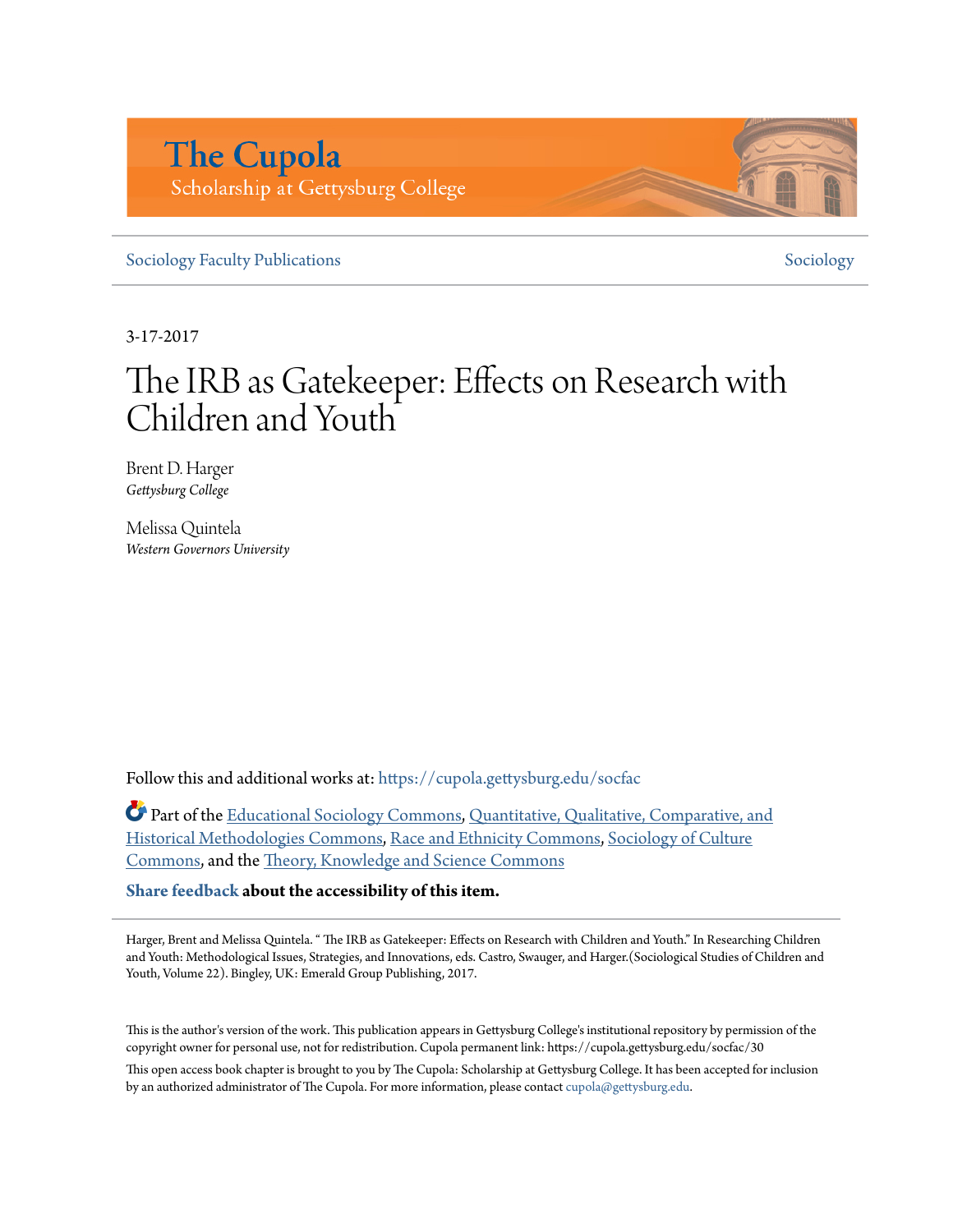# The IRB as Gatekeeper: Effects on Research with Children and Youth

#### **Abstract**

Gatekeepers play an important role in research conducted with children and youth. Although qualitative researchers frequently discuss institutional and individual gatekeepers, such as schools and parents, little attention has been paid to the role that Institutional Review Boards (IRBs) play in determining who is allowed to research particular populations and the ramifications of these decisions for findings involving children and youth. In order to examine this role, we compare negotiations of two researchers working on separate projects with similar populations with the IRB of a large Midwestern university. In both cases, it is likely that board members used their own personal experience and expertise in making assumptions about the race, social class, and gender of the researchers and their participants. The fact that these experiences are supported by findings across a wide range of IRBs highlights the extent to which qualitative research with children is changed (or even prevented) by those with little knowledge of typical qualitative methodologies and the cultural contexts in which research takes place. While those such as principals, teachers, and parents who are traditionally recognized as gatekeepers control access to specific locations, their denial of access only requires researchers to seek other research sites. IRBs, in contrast, control whether researchers are able to conduct research at *any* site. Although they wield considerably more control over research studies than typical gatekeepers, the fact that they are housed in the institutions at which academic researchers work also means that we can play a role in their improvement.

#### **Keywords**

institutional review boards, gatekeepers, qualitative research, children and youth, race, culture

#### **Disciplines**

Educational Sociology | Quantitative, Qualitative, Comparative, and Historical Methodologies | Race and Ethnicity | Sociology | Sociology of Culture | Theory, Knowledge and Science

#### **Comments**

Original version available from the publisher, [Emerald Insight,](http://www.emeraldinsight.com/doi/full/10.1108/S1537-466120180000022002) as part of the book *[Researching Children and](http://www.emeraldinsight.com/doi/book/10.1108/S1537-4661201722) [Youth: Methodological Issues, Strategies, and Innovations](http://www.emeraldinsight.com/doi/book/10.1108/S1537-4661201722),* with additional information available here on [The](http://cupola.gettysburg.edu/books/120/) [Cupola](http://cupola.gettysburg.edu/books/120/).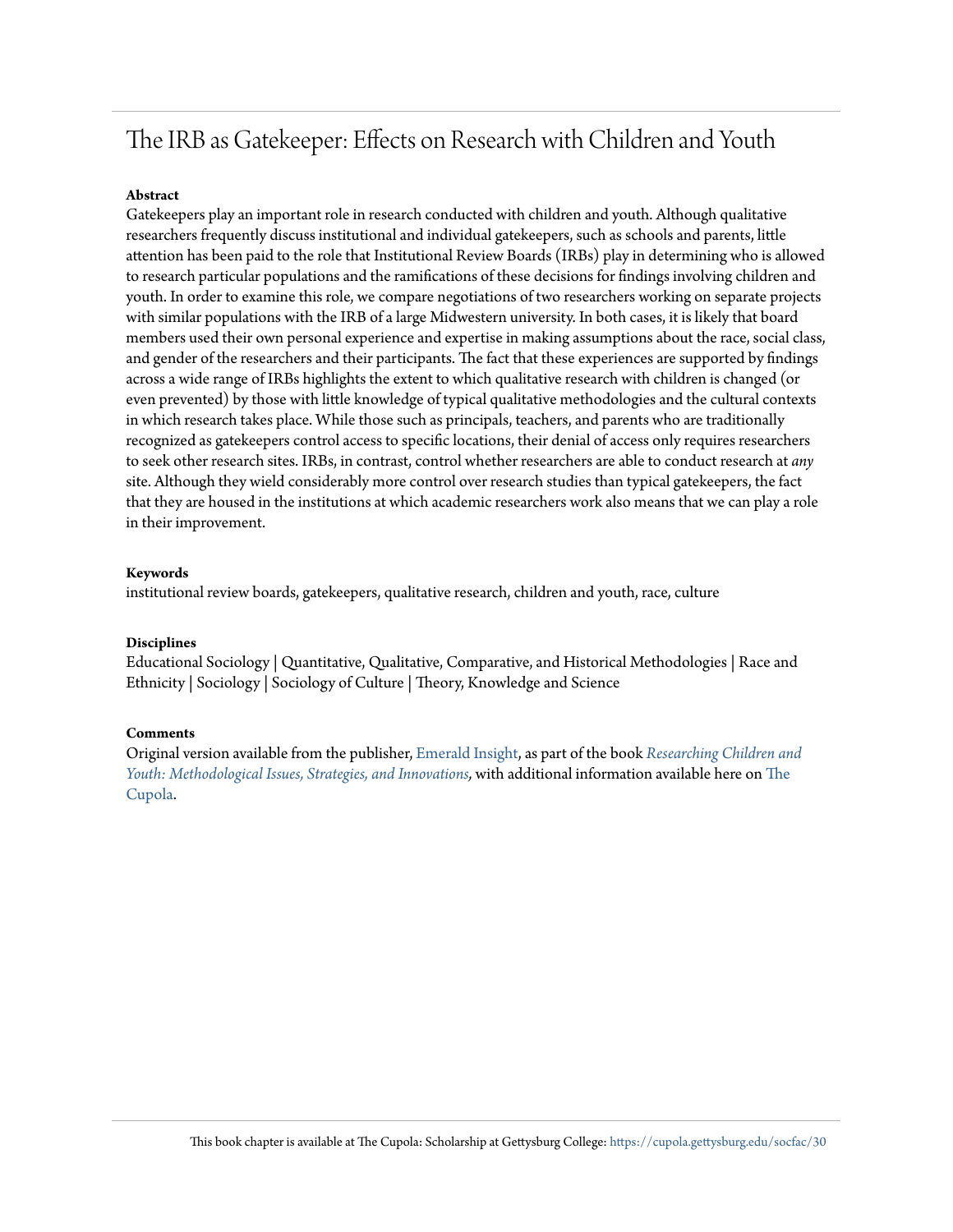**Harger, Brent and Melissa Quintela. 2017. "The IRB as Gatekeeper: Effects on Research with Children and Youth." Pp. 11-33 in I. E. Castro, M. Swauger, and B. Harger (Eds.)**  *Sociological Studies of Children and Youth, Vol. 22***. United Kingdom: Emerald.**

# **The IRB as Gatekeeper: Effects on Research with Children and Youth**

Brent Harger

Melissa Quintela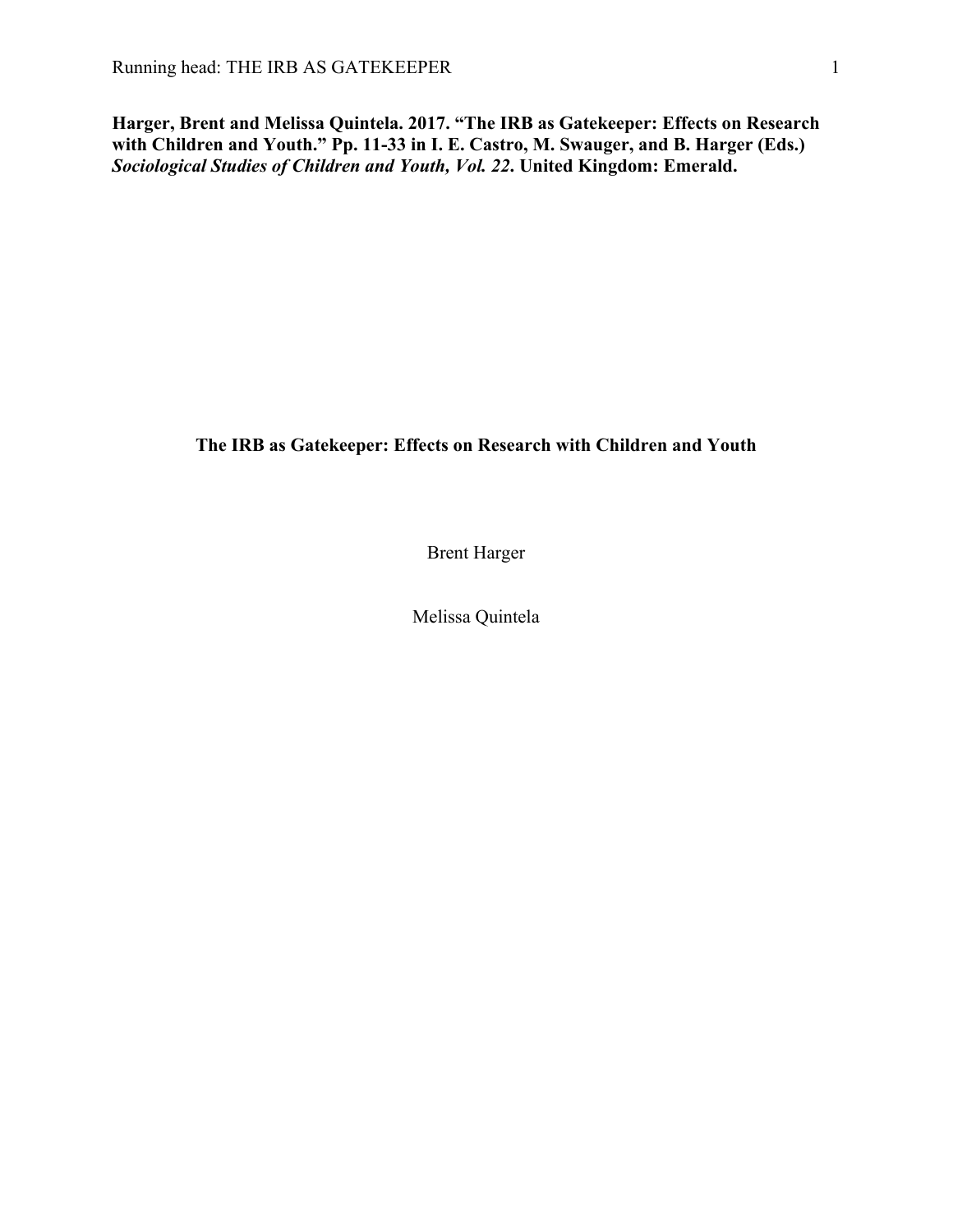#### **Introduction**

Researchers hoping to study a setting or population commonly have to deal with gatekeepers who control access to research sites. Negotiations with gatekeepers are particularly important for qualitative researchers, who depend on access in order to develop an understanding of the individuals and groups they desire to study. In the case of research with children, the issue of access becomes even more difficult because children are often studied in institutions controlled by others, and children alone cannot legally consent to participate in research (Leonard, 2007). In order to study children in schools, for example, researchers must often gain permission from school superintendents, principals, teachers, parents and, finally, the children themselves.

While the practice of dealing with gatekeepers has been documented in many handbooks for qualitative research (e.g., Best, 2007) as well as in many qualitative studies (e.g., Lareau, 2011), one influential gatekeeper is often not identified as such – the Institutional Review Board (IRB). We argue that despite their distance from the research setting, IRBs serve as important gatekeepers in research, especially in qualitative work with children and youth. While typical gatekeepers have a recognized association with research sites, the distance between IRBs and research settings adds to the difficulties set before researchers. Unlike those in a research setting, IRB members evaluate proposed studies based not on specific knowledge of a particular context, but on their perception of facts, in addition to personal and professional experiences (Stark, 2012). As a result, they often request changes that are unrelated to research ethics, not grounded in knowledge of a researcher's field, and may even prevent research entirely (Schneider, 2015; Stark, 2012). This is particularly problematic for research involving children because the voices of children have historically been absent from social science research (Prout & James, 1990).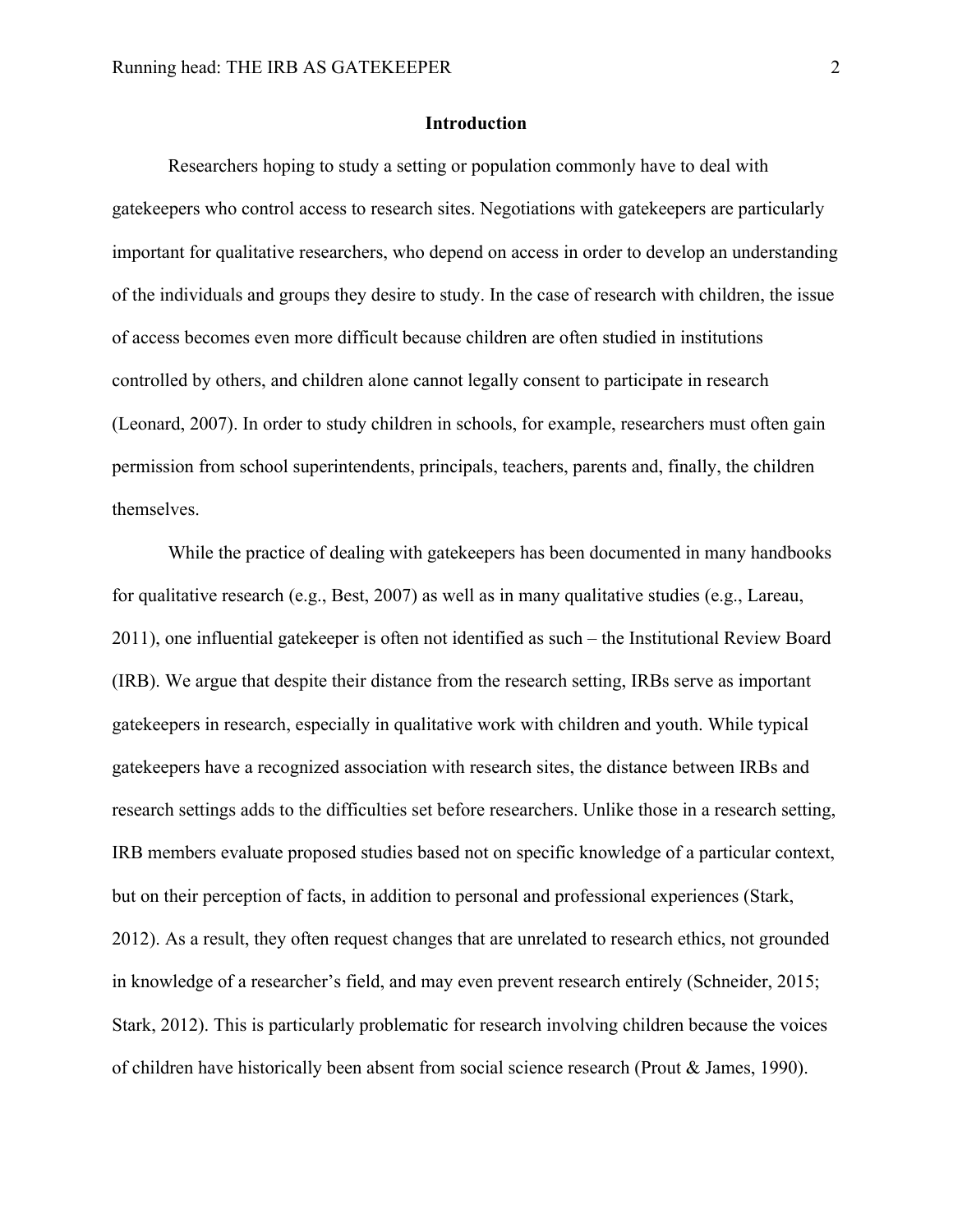Research on IRBs is relatively rare, but a few studies have explored the practices of IRBs in detail (e.g., Stark, 2012; van den Hoonaard, 2011). Compared to other professions, academic research faces a much higher level of scrutiny for work that often involves considerably less risk. As Schneider (2015) notes, "Doctors cause over 50,000 unnecessary deaths annually – incalculably more than research misconduct in all its history. Yet doctors are regulated by licenses and tort liability, not a Treatment Review Board" (p. xxvi). The "rhetoric of scandal" surrounding research (Schneider, 2015, p. xxvii), however, contributes to IRB practices that make it more difficult for researchers to pursue knowledge related to children and youth and "sensitive" topics like sexuality (Irvine, 2012). Van den Hoonaard (2011) refers to the effects of this difficulty as an "ethics chill" (p. 298) that silences the voices of researchers and participants and runs counter to the notion of academic freedom (Schneider, 2015). Furthermore, the effectiveness of these practices for protecting research participants is unknown (Abbott  $\&$  Grady, 2011). Sociologists have echoed these frustrations, decrying IRB overreach and the resulting limitations on research (Adler & Adler, 2016; Irvine, 2012; Levine, 2001).

In this paper we examine the gatekeeping role that IRBs play by detailing our experiences negotiating IRB approval and the effects these negotiations had on our subsequent research. In comparing our experiences, the intention is not to vilify a particular IRB or university, since similar problems have been found across the U.S. and Canada (Stark, 2012; van den Hoonaard, 2011). Rather, this comparison is intended to highlight the ways that IRBs act as key gatekeepers in the research process with important implications for those seeking to conduct qualitative work with children and youth.

#### **Institutional Review Boards**

#### *Development*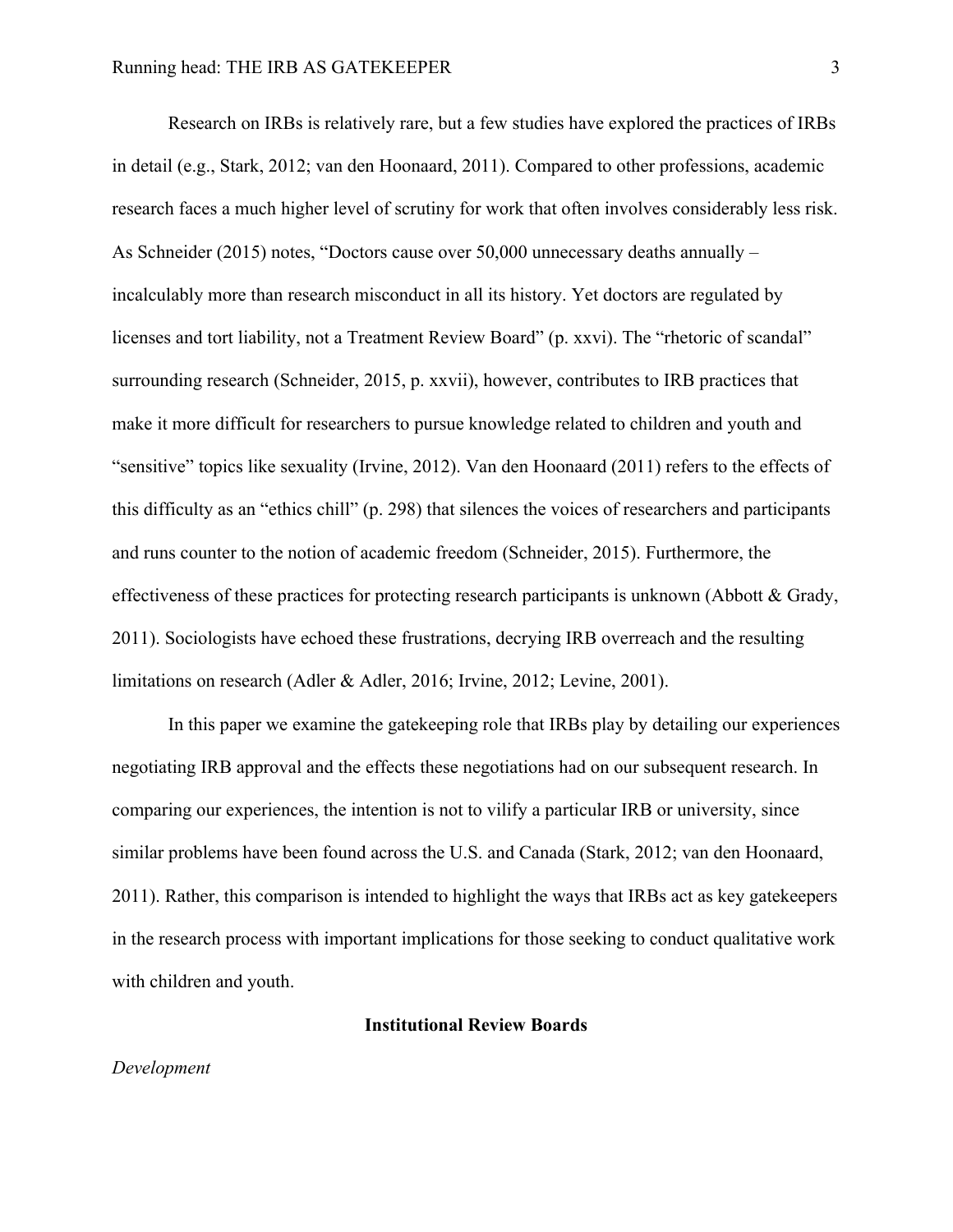The Institutional Review Board system was developed in order to conduct assessments of risk-benefit criteria in human subjects research. Operating on the 1979 Belmont<sup>1</sup> principles of autonomy, the early goal was to protect participants from physical harm in medical research, such as that which occurred in the Tuskegee syphilis experiment (Heimer & Petty, 2010).<sup>2</sup> In 1991, the Federal Policy for the Protection of Human Subjects, or the "Common Rule," was established and additional protections for "vulnerable populations" were added for pregnant women, human fetuses, neonates, and children (Office for Human Research Protections, 2016). The Common Rule regulations were designed to lessen the differences in power and interests between researchers and participants. In universities, IRBs began as self-regulating, cooperative bodies of researchers reflecting collectively about ethical dilemmas in research (Klitzman, 2011). Unfortunately, due to their original focus on biomedical research, social scientists have rarely been involved in the creation of the IRB guidelines to which they are legally obligated to conform (Schrag, 2010). As a result, IRBs often fail to distinguish "important differences between experimental field – like psychology and education – and more open ended, qualitative work – such as ethnography and oral history" (Schrag, 2010, p. 189).

#### *IRBs in Practice*

While IRBs are intended to ensure that researchers observe participants' rights and that the benefits of a given study outweigh its risks, in practice they also evaluate methodology and the character of researchers (Stark, 2012) and increasingly monitor research as it is conducted (Schneider, 2015). Summarizing the practice of IRBs, Schrag (2010) argues that many "make illinformed, arbitrary decisions while congratulating themselves on their ethical rigor" (p. 9). These decisions are also made with a focus on worst-case scenarios and avoiding litigation (Heimer & Petty, 2010, Stark, 2012; van den Hoonaard, 2011). As Schneider (2015) notes, "if IRBs say no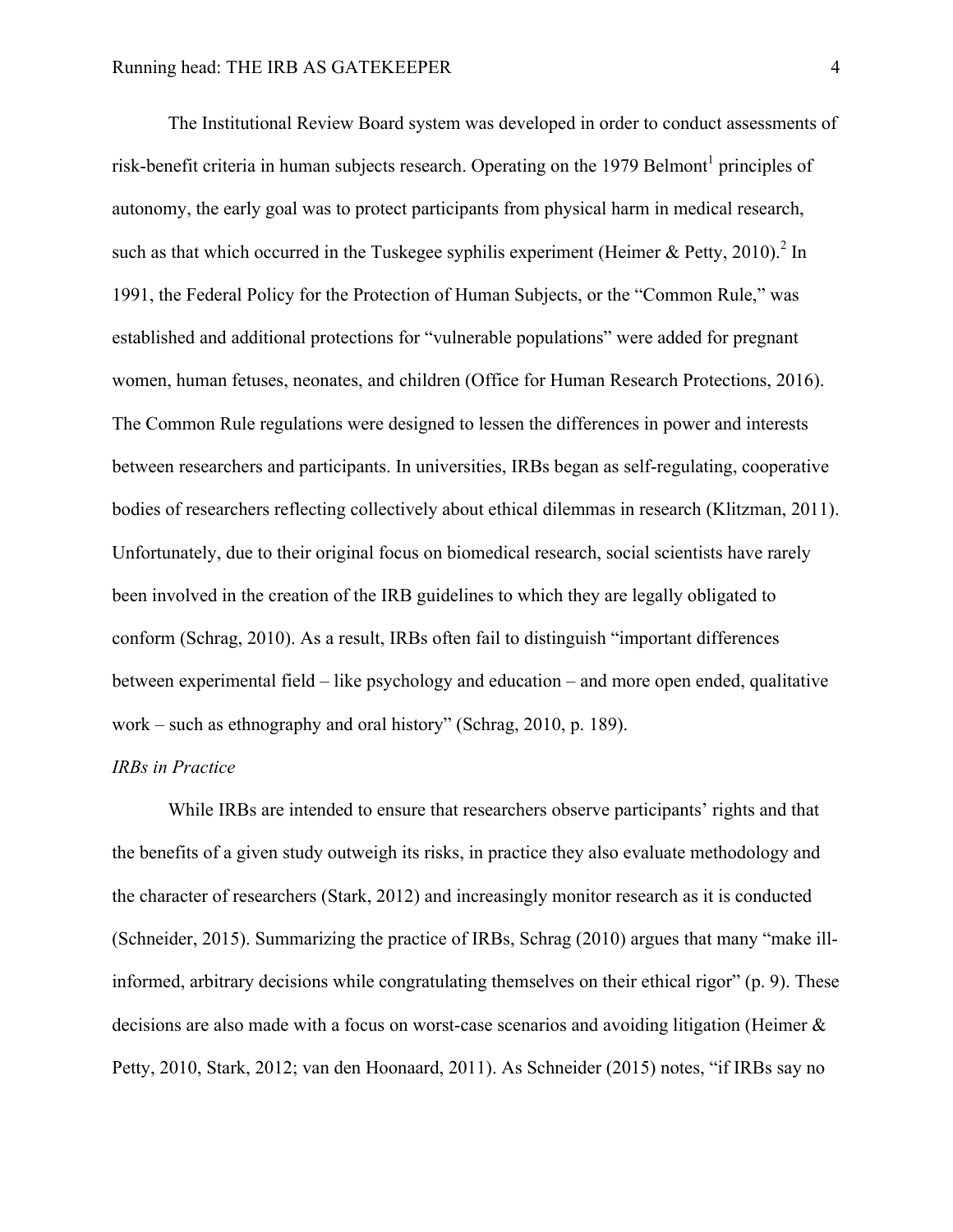to research they are safe; if they say yes, they risk institutional disgrace, lawsuits, and federal sanctions that have included (briefly but unforgettably) closing down research at major universities" (p. xxviii). Thus, rare but "provocative" studies like those of Humphreys, Zimbardo, and Milgram loom large in the decision-making process of IRB members (van den Hoonaard, 2011, p. 12).<sup>3</sup> Fear of repeating these infamous mistakes, along with "the belief that people are vulnerable, the questioning of science and scholarship, and the societal drive for accountability," lead to the continuation of a system in which every study is examined in advance (van den Hoonaard, 2011, p. 286) and consent forms are increasingly long and decreasingly comprehensible for those they are intended to protect (Schneider, 2015).

This shared backdrop leads to common practices at IRBs across the country but not common results. Stark (2012) studied IRB meetings and interviewed board members and IRB chairs from across the country. She found that different IRBs used the same techniques but reached different conclusions for very similar studies. These techniques included close examination of application documents for signs of the researcher's character, arguments based on facts as well as private and professional experience, the use of local precedents to guide decisions, and reliance on the anonymity of board members in meeting minutes (Stark, 2012). These findings are supported by van den Hoonaard (2011), who observed five research ethics committees in Canada.

The use of these common techniques is rooted in decisions made during the formation of the ethical guidelines that led to IRBs. Aside from the exclusion of social scientists (Schrag, 2010), these discussions in the U.S. focused on review procedures rather than ethics principles (Stark, 2012). The Belmont Report, for example, does not specify how to decide concrete cases (Schneider, 2015). As a result, Stark (2012) argues that IRBs are declarative bodies (turning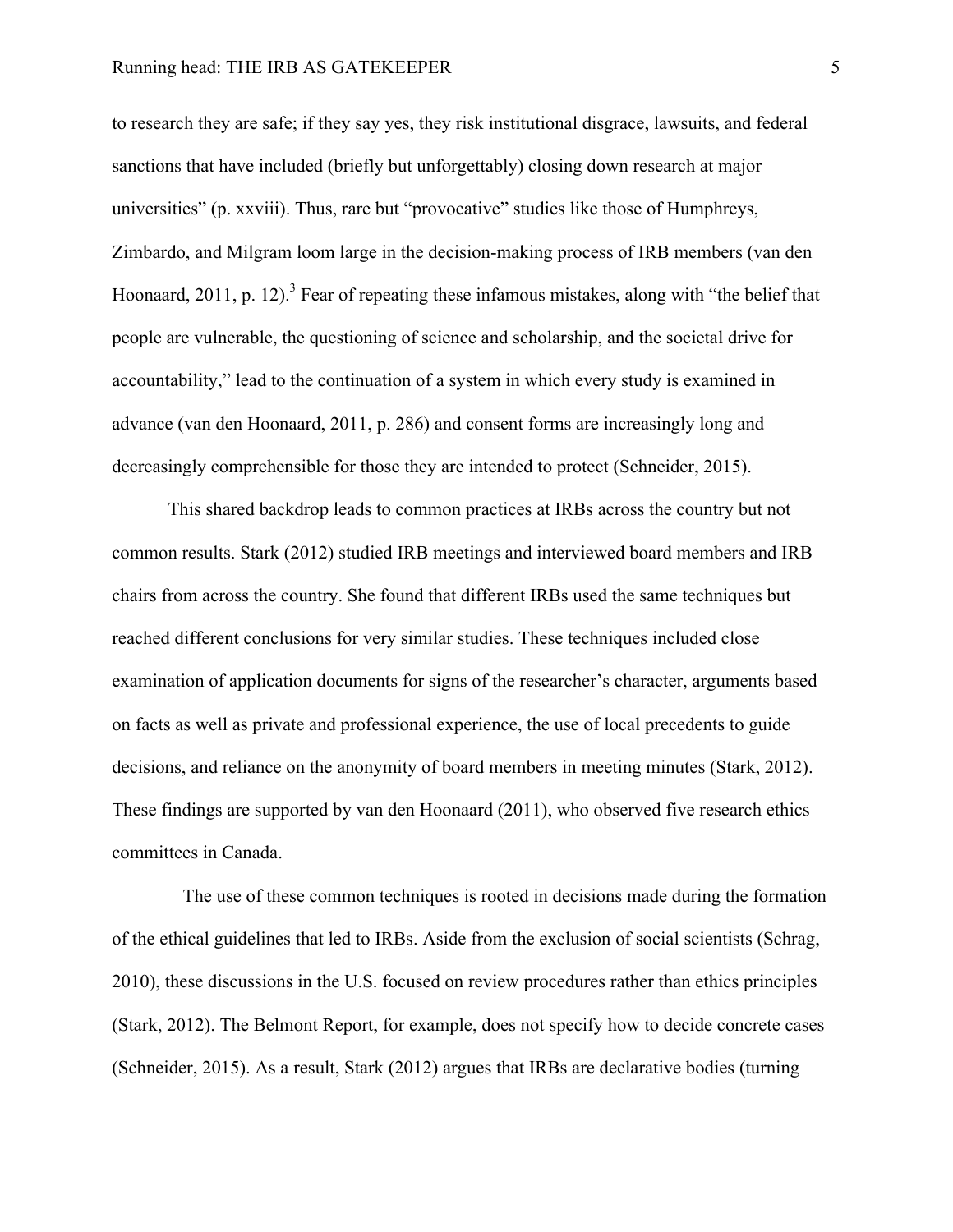hypothetical situations about what *may* be acceptable into shared reality about what *is*  acceptable) composed of knowledge experts rather than rule experts. These experts "invoke regulatory language to show that they are aware of what they are doing, especially when they use their discretion to interpret the rules creatively" (Stark, 2012, p. 13).

In their decision-making processes, IRBs spend much of their time determining the characteristics of the participants and researchers who are *not* in the room (Stark, 2012). Imagining the perspective of participants is a way to reduce the likelihood of lawsuits, and board members often "imagined the people who featured in their own lives as stand-ins for research participants," reinforcing the race, class, and gender biases of board members in the process (Stark, 2012, p. 14). Schneider (2015) argues that IRBs are paternalistic, telling people whether and how they can participate in research and treating participants as "manipulable victims" (p. xxix). This "victim view" is particularly problematic for research involving children, since adults view children as inherently vulnerable, incapable of making their own decisions, and needing protections from adults (Qvortrup, 1993).

Supported by the Common Rule, IRBs can therefore overestimate children's need for protection (Wagener et al., 2004) and underestimate children's agency and abilities (Mammel  $\&$ Kaplan, 1995). This particular treatment of children and youth can result in what Swauger (2009) identifies as procedures that "inadvertently block the voices of youth" (p. 63). Youth who are minorities, immigrants, or disabled are seen as needing even greater protection, making it even more difficult for researchers to include their voices, as the suggested changes in Brent's research sites show below. Furthermore, the exclusion of researchers from discussions as to which groups constitute vulnerable populations and what precautions should be taken actually slows the review process (Stark, 2012).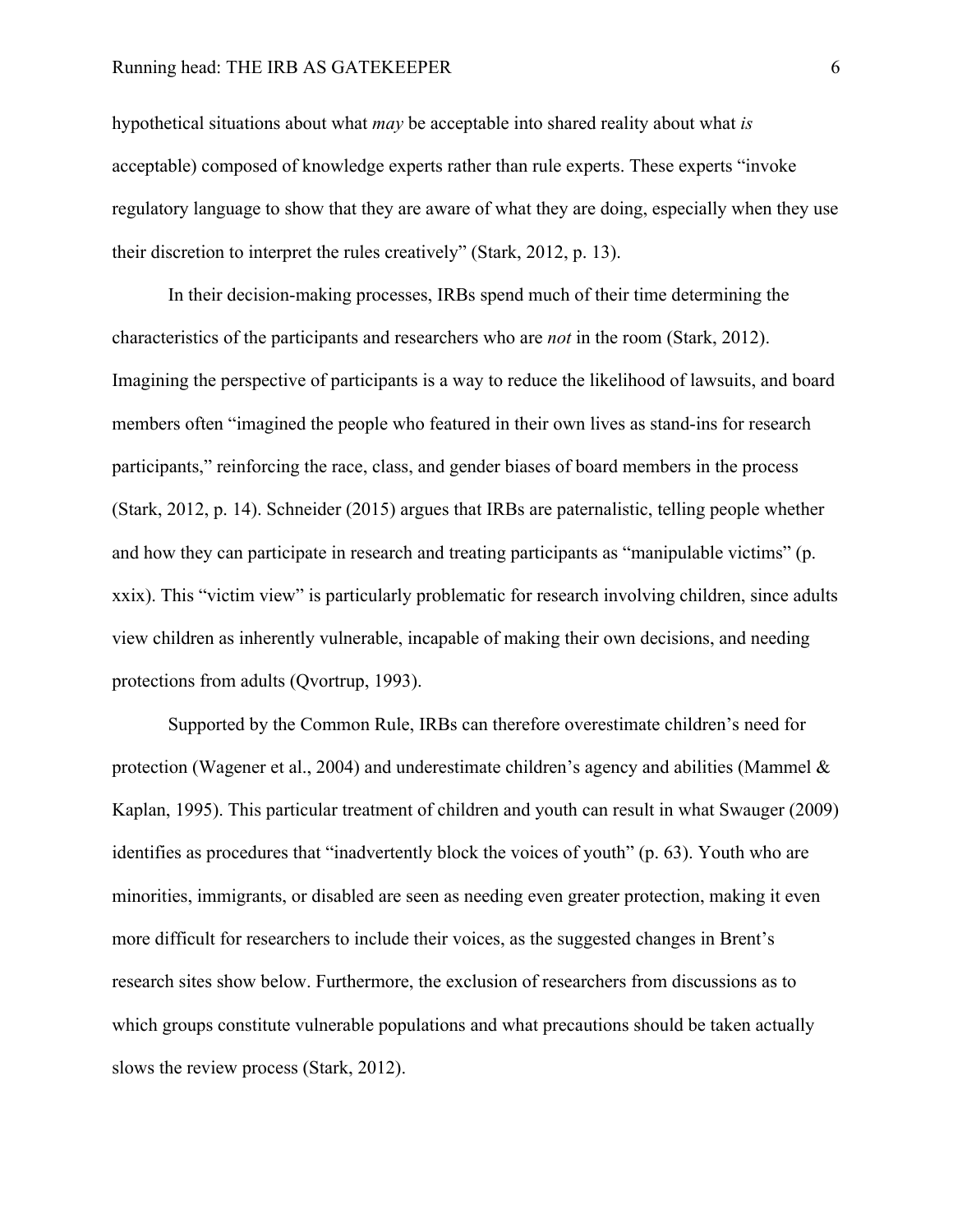As declarative bodies, IRBs have the legal authority to request (or demand) changes based on their decisions and researchers have little recourse to appeal (Schneider, 2015; Stark, 2012). As Stark (2012) found, "IRBs might suggest changes to researchers' site selection, sample size, recruiting methods, or interview questions" (p. 73). If researchers disagree with these suggestions, there is typically no higher body to which they can appeal, because IRBs are "procedurally insulated from challenge" (Schneider, 2015, p. xxi). Studies that are qualitative and/or critically theoretical in orientation often undergo multiple revisions (Katz, 2007), as IRB staff lack training in alternative epistemologies and what constitutes sound research and spend valuable time asking researchers to make their studies "appear more conventional" (Lincoln & Tierney, 2004, p. 219). Of course, just because participants sign consent forms does not mean that they, or the researcher, are "fully informed" about all that may occur in the field, as is highlighted in Melissa's experience below. Although IRBs have power as declarative bodies, their individual members do not, leading to a lack of individual accountability among IRB members (Stark, 2012). This is demonstrated in meeting minutes, where names are excluded from the details of conversations (Stark, 2012) and, in many cases, where the entire membership of the IRB is kept confidential (Katz, 2007). These characteristics of IRBs affect the way decisions are reached, since the types of arguments (including personal knowledge) used in closed meetings would be ineffective in open settings (Stark, 2012).

As many have argued, the system by which IRBs oversee the ethical conduct of research is flawed. Flaws in oversight are partially attributed to individual board members making recommendations outside of their particular areas of specialization (Stark, 2012), using their own perceptions and experiences of race, class, and gender to "fill in the gaps" of knowledge about particular subjects. De Vries and Forsberg (2002) note that at the turn of the century, one quarter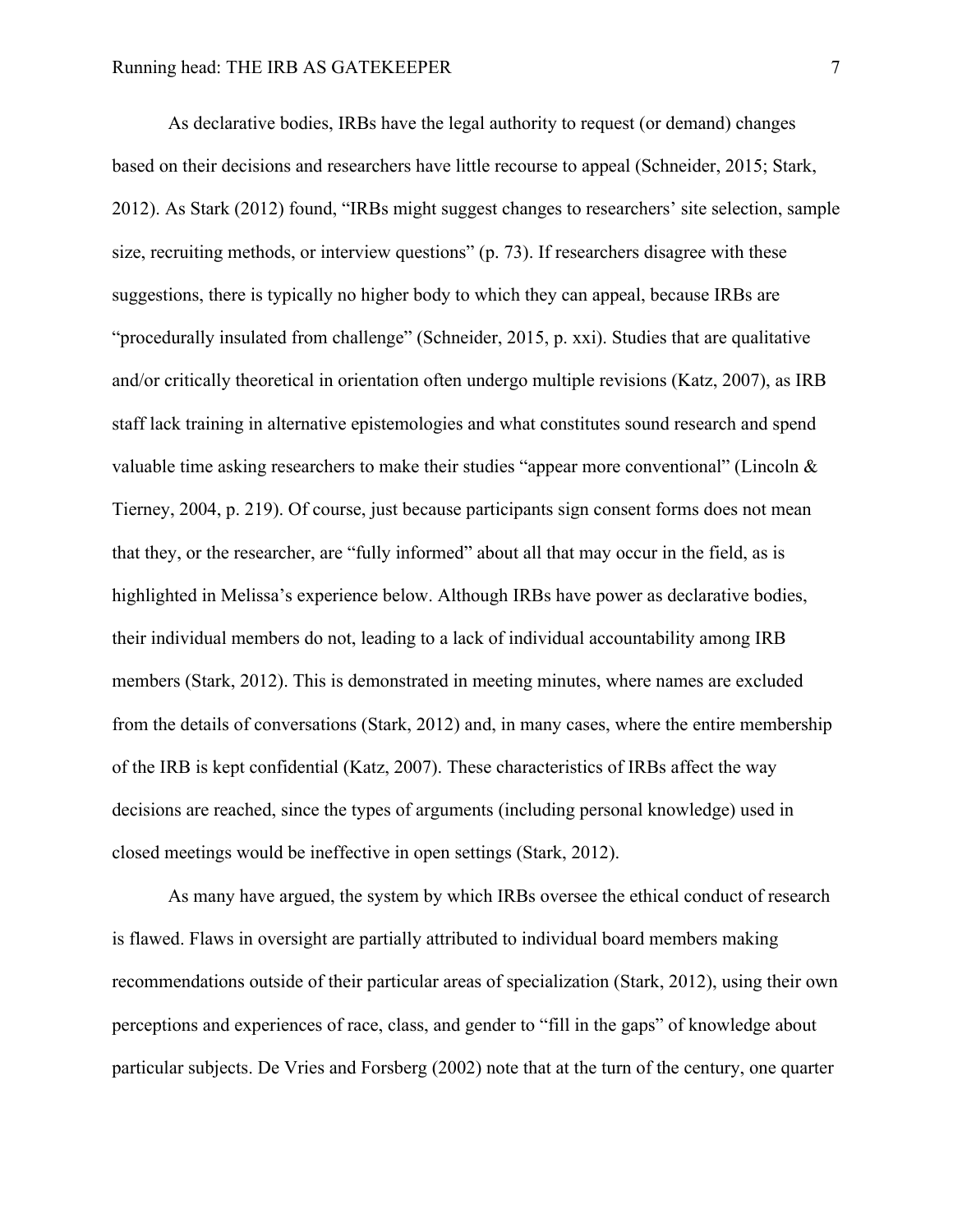of IRBs at U.S. institutions were exclusively white and 70% were majority male. As Stark (2012) argues, IRB members frequently imagine relatives or neighbors as stand-ins for research participants and "the membership of the IRB informs who is called to mind" in these circumstances (p. 15).

Flaws in this process also hinge upon the incongruence of "collective memory," in which individual board members (some of whom rotate rapidly, depending on university policy) do not retain knowledge for how or why particular studies were discussed or approved in the past (Olick & Robbins, 1998). What occurs instead is a reliance on collective memories that maintain the identities of the institution, which, because of historical precedents discussed above, do not routinely include ideas of working with children or other vulnerable communities. What results is a system that is "inconsistent," "idiosyncratic," and reliant on a "local instance of interpretation" (Martin & Inwood, 2012, p. 14).

A key outcome of these flaws is the uneven restriction of research, since one institution's IRB may allow a study based on local precedent, while precedents for a different IRB may lead it to deny the same study (Schneider, 2015; Stark, 2012). These realities increase the difficulty of conducting research on understudied topics and groups, decrease collaborative research across universities, and cause some researchers to avoid ethics review or conducting empirical research altogether (Hamilton, 2016; van den Hoonaard, 2011; van den Scott, 2016). Problems are magnified by the fact that researchers, who presumably have the most expertise regarding the methods and ethical procedures appropriate for their work, are not allowed to determine these things for themselves or to take part in the conversation at IRB meetings. As Schrag (2010) argues, "That Venkatesh could not anticipate the consequences of his actions is no reason to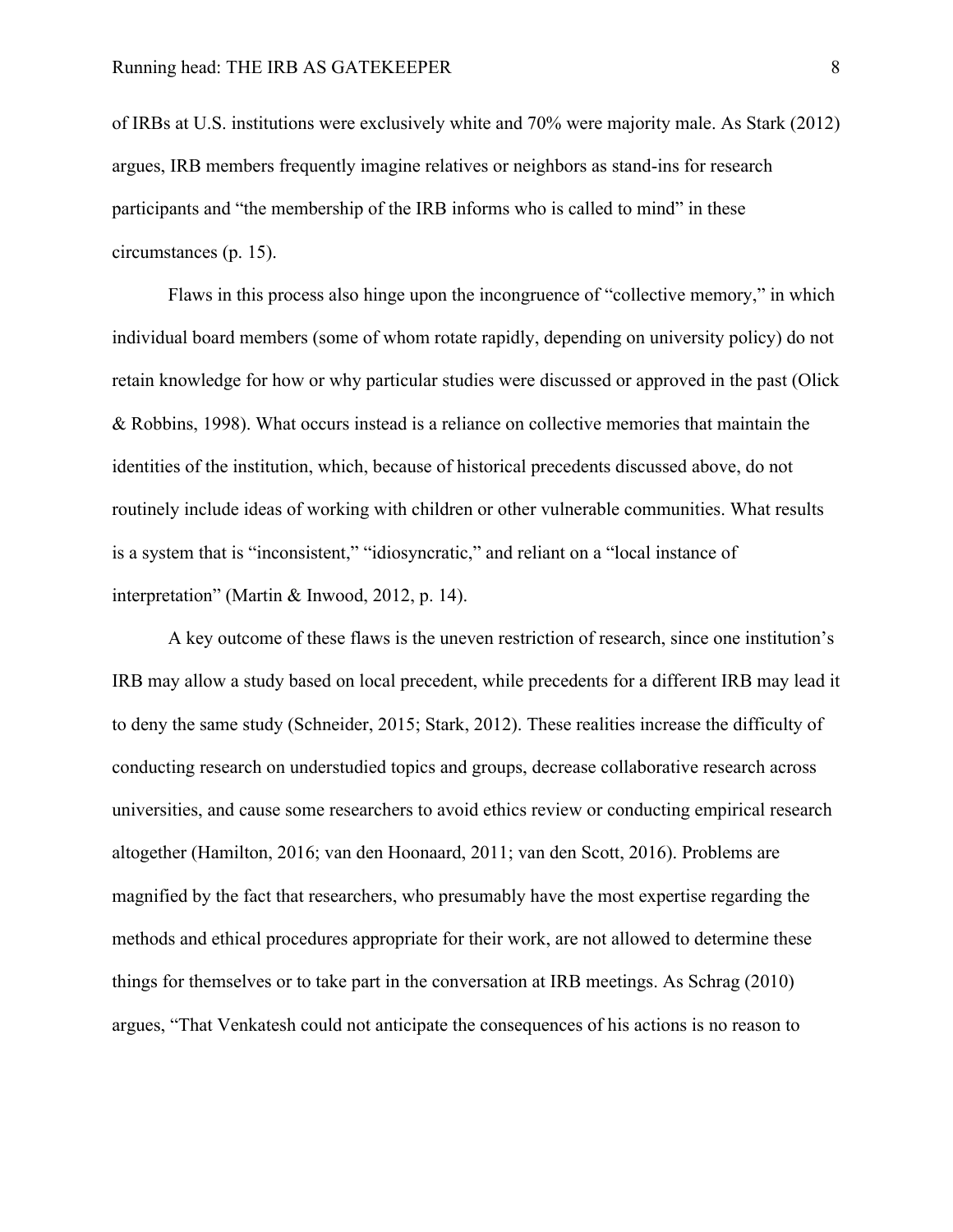think that a committee of experimental psychologists, education researchers, and laypeople could have done better" (p. 188). $<sup>4</sup>$ </sup>

The flaws in this system are particularly problematic for those whose work falls outside of the typical methods employed by biomedical researchers. As we argue below, researchers proposing qualitative work with children and youth face a particularly difficult situation because those deciding whether or not their studies are "ethical" may not have much knowledge of qualitative research *or* research with young people. In qualitative research, decision making about research in the field rarely works as regulators imagine (Heimer & Petty, 2010), especially when doing research with children. While IRBs tend to be concerned with researchers' power over subjects (especially children), IRB panels fail to recognize that subjects typically wield more power in social science research than anticipated; participants can even reshape research questions by responding in unexpected ways (Heimer & Petty, 2010; Katz, 2007). As a result, IRBs may base their recommendations on forms of personal knowledge and expertise that are not supported by existing facts or research. In addition to highlighting the gatekeeping roles that IRBs take on in qualitative studies of children and youth, this chapter adds to the often neglected sociological study of IRBs (Dixon-Woods, Angell, Ashcroft, & Bryman, 2007) and the lack of study on IRBs in general (van den Hoonaard, 2011).

#### **Negotiating Access with IRB Gatekeepers**

Both authors attended the same graduate program<sup>5</sup> and shared a dissertation advisor. We submitted proposals for our separate qualitative dissertation projects involving children and youth to the university IRB within a few years of each other. The schools in Melissa's proposal and Brent's initial proposal are also located in the same district. The following accounts detail our experiences negotiating the process of IRB approval and the effects these negotiations had on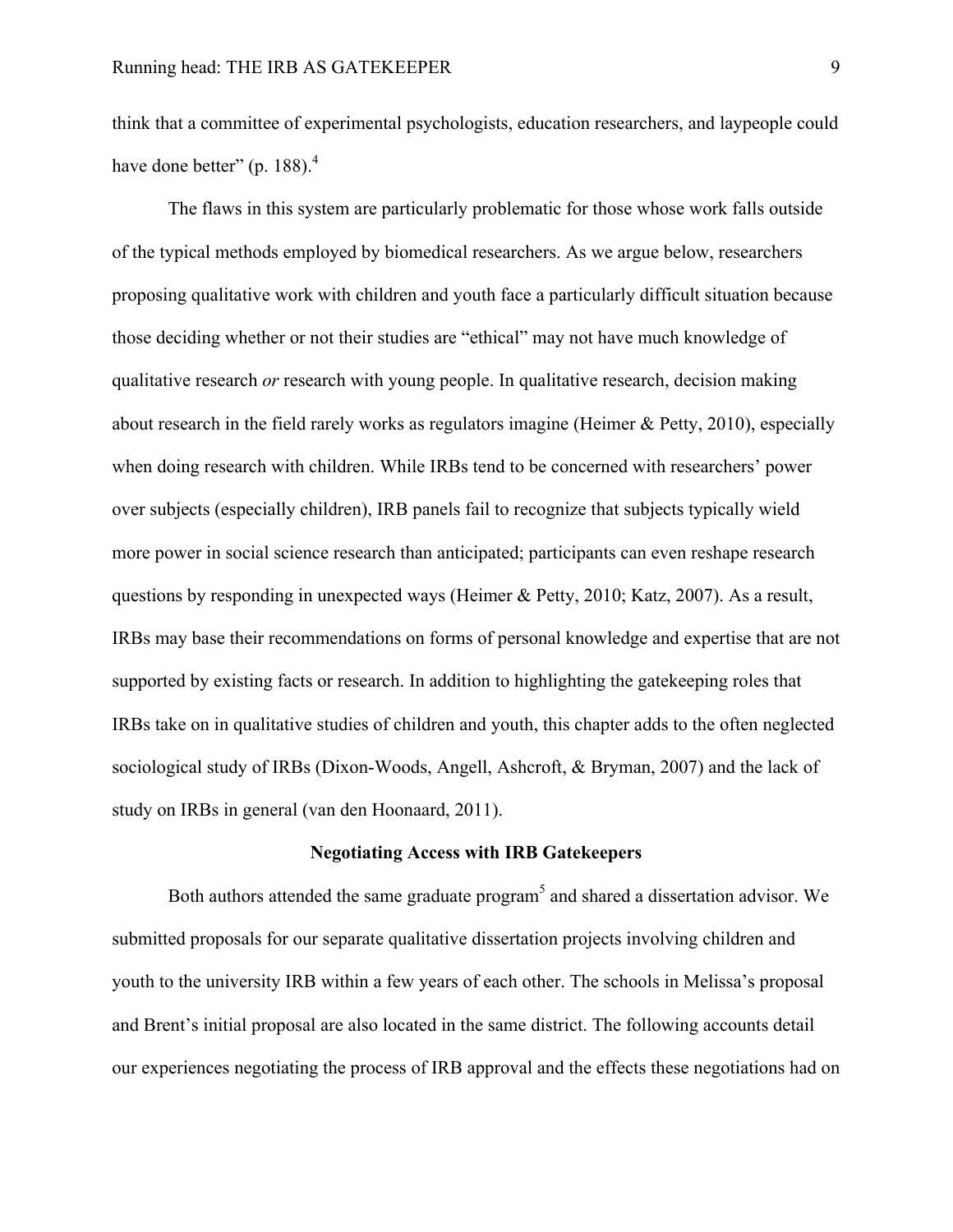our subsequent research. This comparison highlights the ways that IRBs act as critical gatekeepers in the research process, with important implications for those seeking to conduct qualitative work with children and youth. While principals, teachers, and parents are traditionally recognized as the gatekeepers controlling access to specific locations, their denial of access only requires researchers to seek access elsewhere. IRBs, in contrast, control whether researchers are able to conduct research in *any* setting.

#### **Melissa's Experiences**

#### *Research Topic and Initial Proposal*

Melissa's broad research topic focused on understanding the interactional and communicative underpinnings of school engagement for Latina/o students in the Midwest. At the time of the study, this particular school district in the Midwest had seen a sharp increase in the number of Latina/o U.S. born and immigrant students. Melissa was interested in students' experiences at a historically white, high achieving high school in the district. While the school was well-equipped academically, there were few resources for students with English as a second language (ESL). Melissa was interested in possible gaps in educational services for these Latina/o students and their academic engagement in such an environment. She also proposed to understand the general experiences of this new youth population at the school.

Melissa began making preliminary contacts at the high school to gauge receptiveness to her project and to provide a comprehensive proposal to the IRB at the university she attended. She provided a two-page research plan to the school's principal outlining an ethnographic project in which she would conduct participant observations with students throughout the 2005-2006 academic year. In the spring of the same year, after developing rapport with students and understanding overall educational patterns, she proposed to conduct at least three focus groups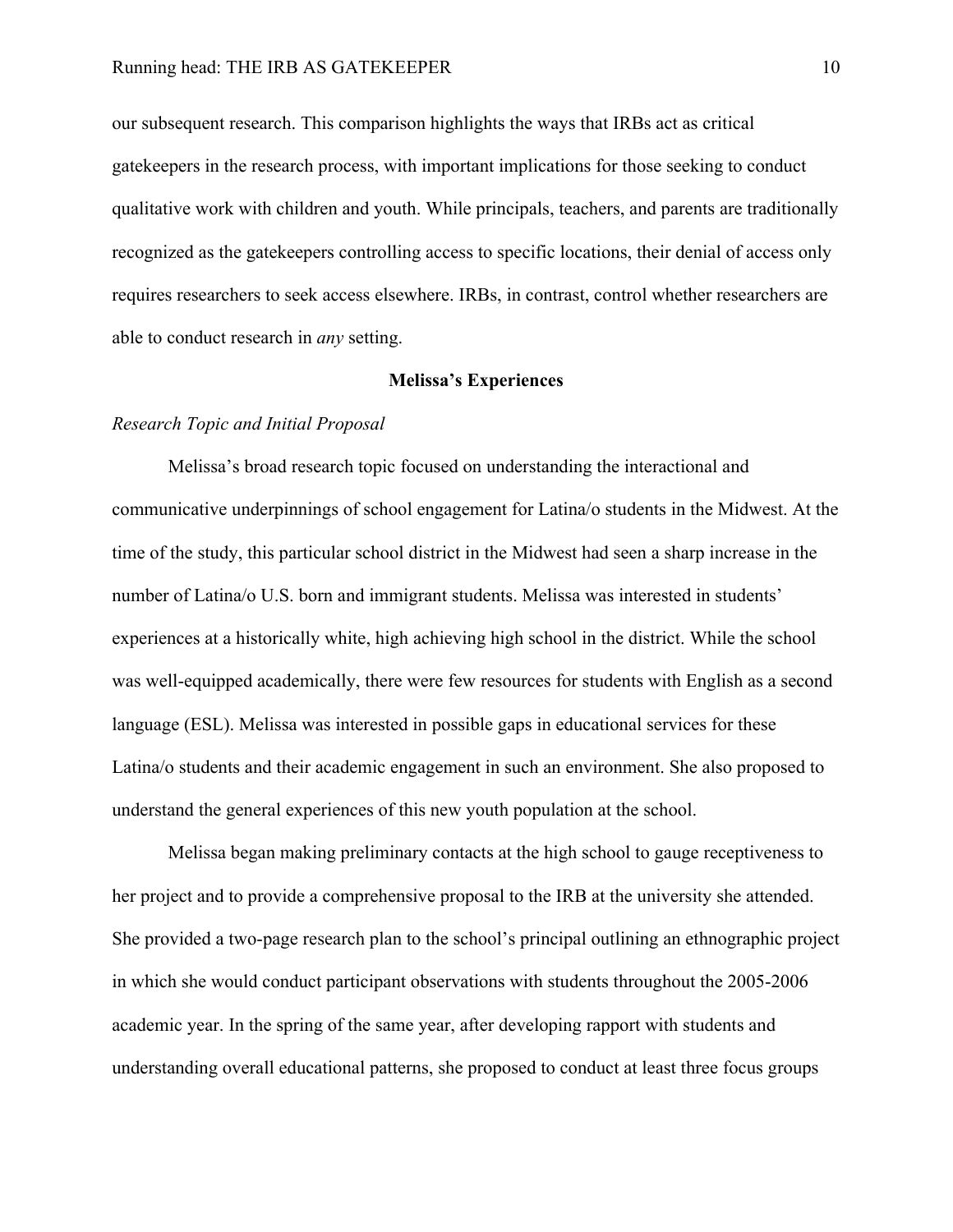with students to get feedback on observed patterns and overall sentiments regarding school experiences. The school principal was receptive to having someone come in and interact with the Latina/o "newcomer" students. Earlier in the summer, he had been approached by a researcher (and tenured professor) from Melissa's university. This senior researcher was conducting an overall assessment of how residents from the town viewed Latina/o "newcomers," so the idea of having someone conduct research with the new Latina/o students was somewhat established.

The principal's initial hope was that Melissa would fill the role of a volunteer who could help the overloaded ESL teacher (who was the school's former Spanish teacher) and her assistant (who did not speak Spanish) with issues such as tutoring and translation. Melissa explained the process of participant observation and suggested that gathering data on existing patterns would provide information on much-needed services at the school, which could then be used to propose policy changes to the school board and also support requests for additional funding. After a few emails back and forth and one in-person meeting, Melissa and the principal agreed that her role was to be a participant observer with the students and also to serve as an "unseen" resource to the ESL teacher, helping her to contact volunteers, find scholarship resources for students, and provide general feedback on academic needs of students as data collection occurred. The principal agreed that once Melissa obtained IRB approval, he would send a memo including Melissa's research plan to all teachers, notifying them of her presence and purpose in the school. Melissa was also provided a roster of all "Hispanic" students in the school, which included names and grade levels but no other identifying information.

#### *IRB Concerns and Adjustments Made*

During late August 2005, concurrent with discussions with the school principal, Melissa applied to her university's IRB. Because the academic year at the university was already in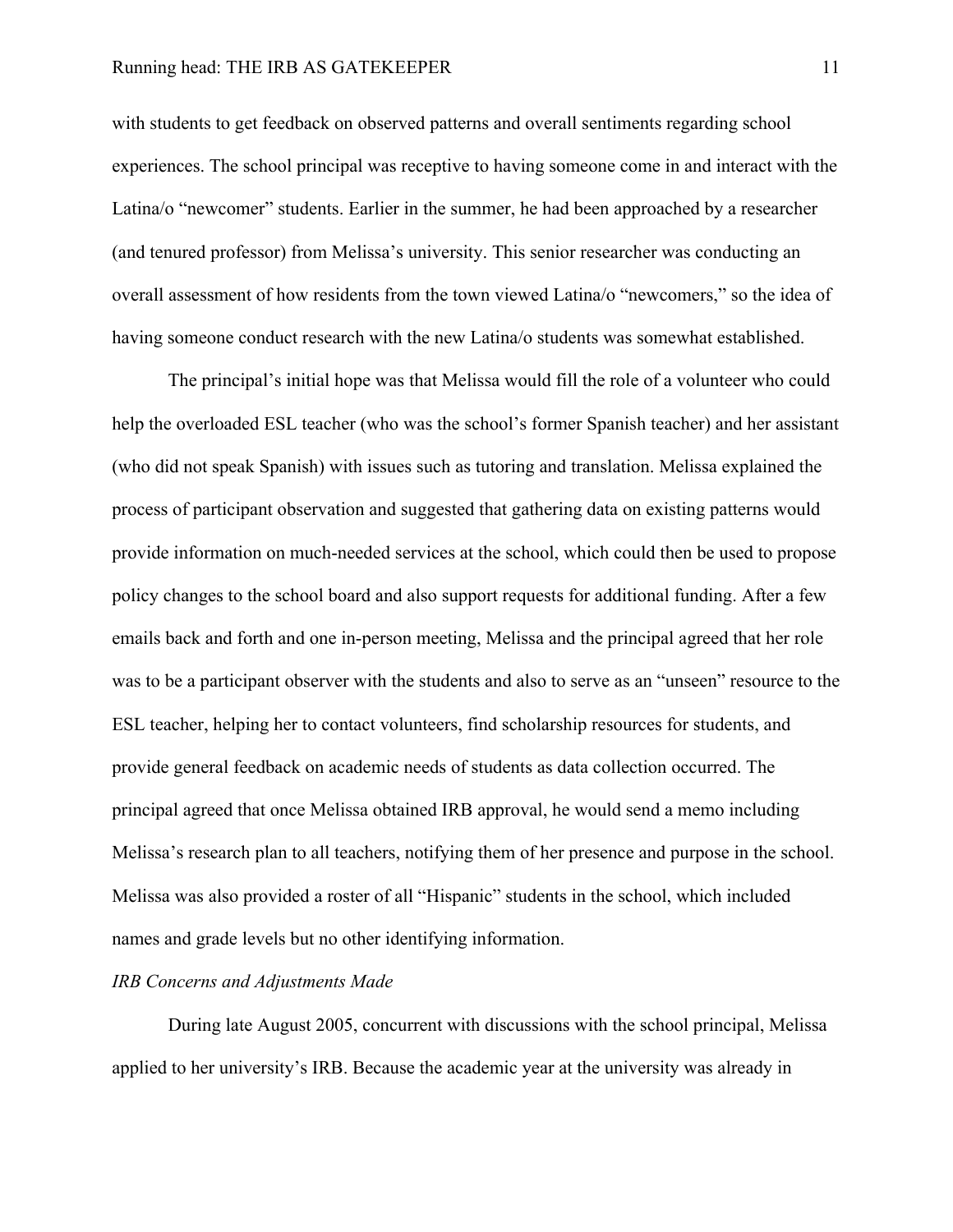progress, getting feedback from the IRB was delayed, as many others were proposing projects and the IRB had just reconvened. Melissa initially applied for an expedited review because she would not be invasive of students' privacy, nor was she conducting research on particularly vulnerable experiences (such as trauma). Consent forms were constructed and filed for students over the age of 18, as well as for students under age 18, who required both student and parent signatures to participate.

When feedback was received two weeks into September 2005, initial concerns were those frequently heard when conducting research with children: since children were considered "vulnerable populations," did their age allow them to consent and what was the plan to get their parents' consent? The proposal was upgraded to full review status because of the ages of participants. One additional concern mentioned by the IRB was gaining consent of immigrant parents if and when youth were underage. Melissa proposed writing letters to parents explaining the study and also visiting the homes of students to speak with their parents if they still had questions or concerns. In order to obtain informed consent, Melissa was asked to send letters to parents, but the parents' addresses were not provided by the school, requiring Melissa to ask students for their addresses, which she could not do without parents' consent, placing her in a proverbial catch-22.

During these negotiations with the IRB, the senior professor at Melissa's university, who was conducting research on town residents' responses to the "newcomers," was informed by a colleague that Melissa was interested in working with students in the same town. In February 2005, he had amended his own study to include "the voices and perspectives from the Latino community members themselves" by conducting classroom observations of Latina/o students and interviewing them and their parents. The goal was to "round out" his data, but he stated his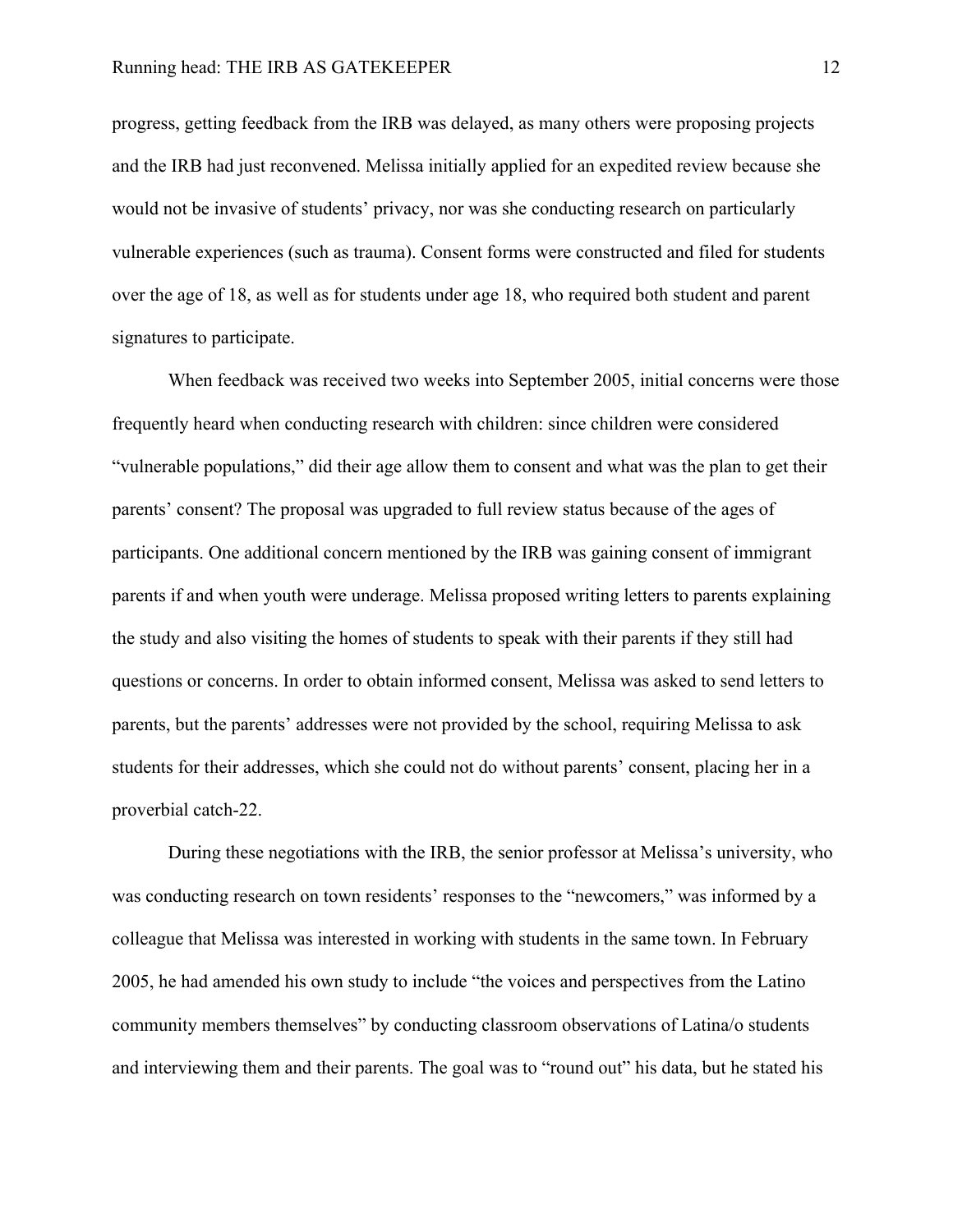team "never undertook this work to a significant degree" (email communication Sept  $19<sup>th</sup>$ , 2005). He proposed an amendment to include Melissa as a member of the research team in exchange for assisting with some analysis of his data, reasoning that this might receive approval more quickly than a new full review study on underage youth. Melissa agreed and was added to the team toward the first of October and, after approval, began working in the school in mid-October. *Effects in the Field*

Melissa's negotiations with the principal and efforts to obtain IRB approval to enter the field were only the beginning of her negotiations with gatekeepers. In order to understand the lives of young people, young people themselves are more important gatekeepers than adults (Mayall, 1999). Melissa sent out consent forms to 40 (out of 60) of the school's ESL students (not all served by the program were Latina/o; some were Chinese, Russian, or from other countries). Melissa received consent from 25 Latina/o students, 10 of whom were over the age of 18 and did not need parental approval. Because of the delay in IRB approval, Melissa was in the field from mid-October through the end of May. In their two prior months of school attendance, students had established friendships, connections (or lack thereof) with teachers, and routines. This did, however, allow Melissa to observe established groups and practices of academic engagement and/or coping mechanisms that had already been developed by the students.

Melissa's interactions with her participants varied by both by gender and race. She easily established rapport with Latinas, both immigrant and U.S.-born, and two became her closest informants.<sup>6</sup> With Latinos, however, her experience was not uniform. Initially, immigrant males were reluctant to speak with Melissa, citing "respect" as a reason for not engaging closely with an older Latina. U.S.-born Latinos, however, we very open in their views of the school and their own academic trajectories. One Texas-born Latino also became a close informant. He began to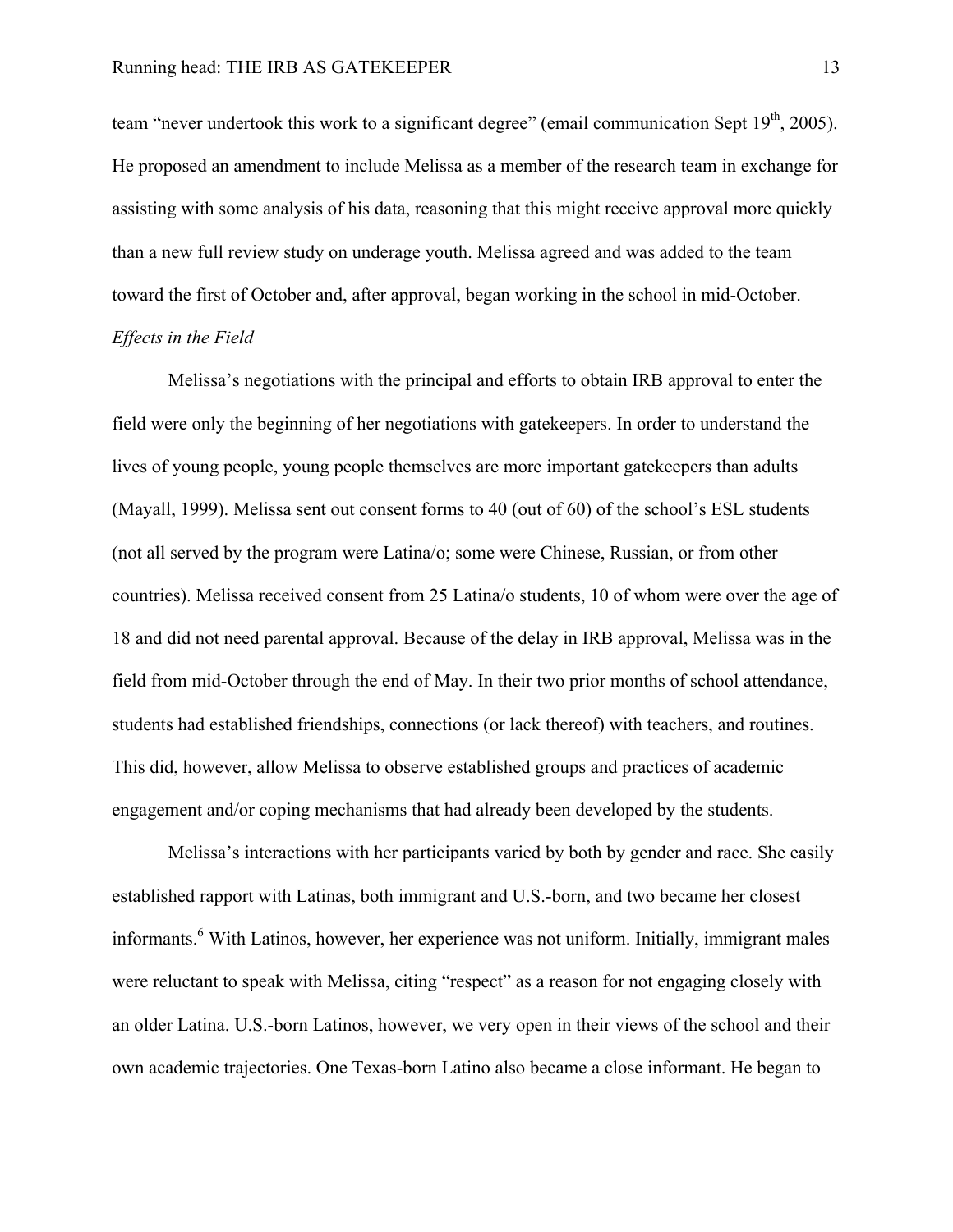serve as a "representative" for immigrant males and was the one who conveyed the reason for their aforementioned reluctance to interact.

Melissa eventually developed a friend/ally status with the students – the ally status was achieved toward the end of the school year when students had developed trust regarding her role in the setting. At the end of Melissa's study, she provided school administrators a brief summary of her findings and recommendations for assisting Latina/o students with academic engagement, which they utilized as evidence in a grant application. The school was awarded the grant toward the end of the next school year but, unfortunately, many of the students who participated in the study did not benefit from it because they had dropped out or left the school. Had approval for Melissa's study been granted earlier, this ally role could have developed sooner, potentially leading to earlier implementation of policy recommendations and receipt of the grant.

While the IRB delay turned out to be beneficial in terms of observing already-existing school patterns, the discussion above highlights its negative impacts. Further, had Melissa not been added to an existing study, the delay in field entry and data collection would have been much longer, which would have affected the patterns she was able to observe. During her time in the school, Melissa witnessed disengagement with the academic process among students whose language gap was seemingly too large to overcome and with older students who had almost completed school by the time they arrived in the U.S. Because Melissa was present with them throughout the academic year, however, they stayed engaged in their relationship with her and were some of the most willing to participate in, and contribute to, focus groups at the end of the spring. The focus groups were best attended by the immigrant males, possibly because this "official" avenue of interaction with Melissa was a safe space where they could practice "respect" for her as a Latina, while simultaneously conveying their views on the school and their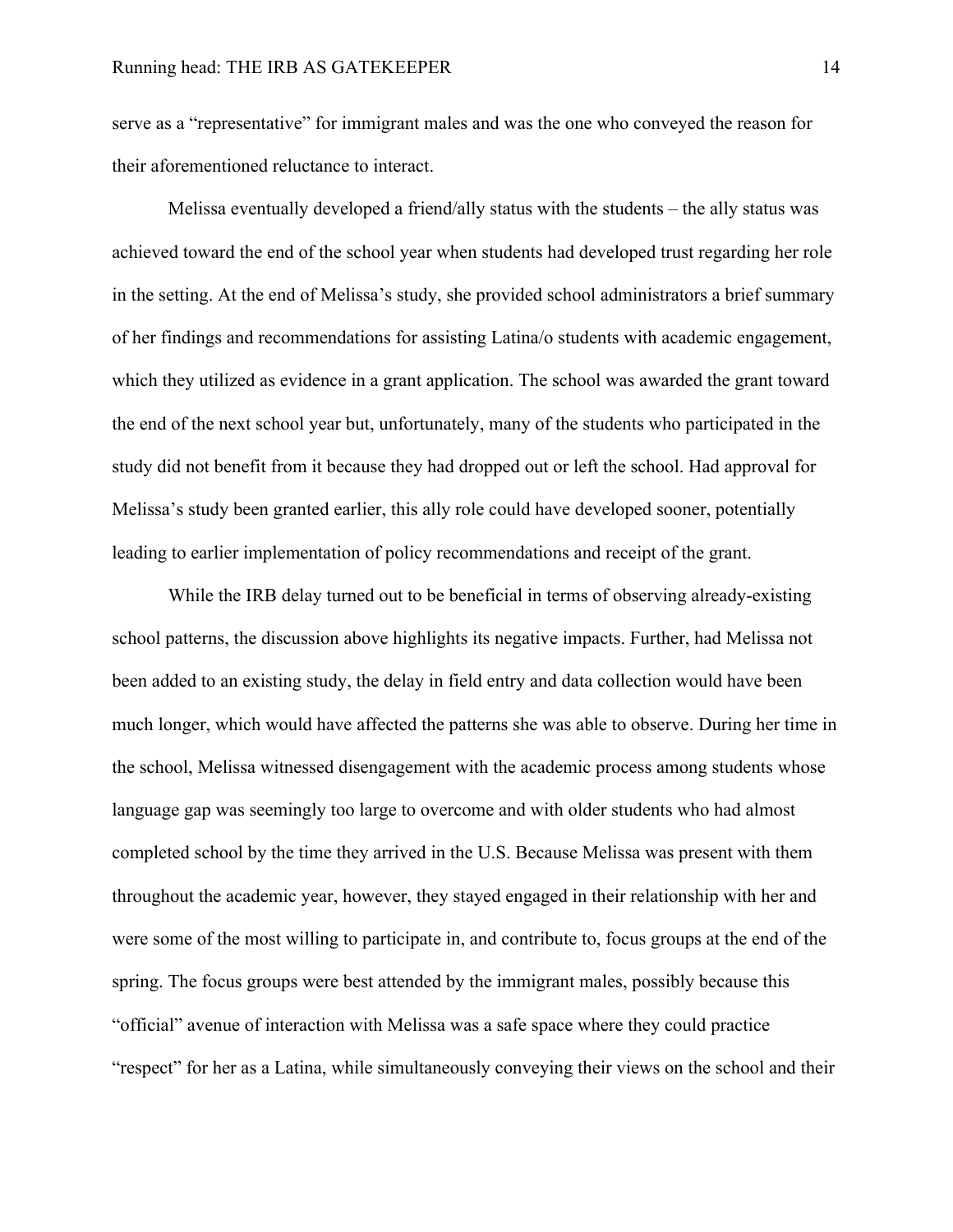educational experiences. Had the delay for Melissa's entry into the field been any longer, the window of opportunity to develop a relationship with these students could have been missed and the nuances of their academic experiences would not have been understood.

## **Brent's Experiences**

#### *Research Topic and Initial Proposal*

In August 2007, Brent submitted a proposal to the university IRB with the stated intention of better understanding "how late elementary students deal with negative peer interactions such as bullying, teasing, and insults" and using the knowledge gained from this study "to suggest ways that schools and school corporations can better prepare students for these types of interactions and more successfully deal with them when they arise." In many ways, this research was proposed in direct response to the literature on bullying, which was then dominated by psychological, typically quantitative, approaches (Faris & Felmlee, 2011; Yoneyama & Naito, 2003). In contrast, Brent hoped to examine the school cultures in which these behaviors took place.

The methods in his initial proposal involved ethnographic observations in classrooms, at recess, and at lunch, followed by two-person focus groups with students and interviews with principals, fifth grade teachers, and staff members. The rationale for interviewing students in pairs was that doing so would diminish the power differential between an adult researcher and the 10 to 11-year-old students, while also allowing for meaningful discussions between students. He proposed using passive parental consent for school observations (in which information sheets about the study would be sent to all parents and returned only if they did not want their children to participate) and obtaining informed consent from both students and parents for interviews. The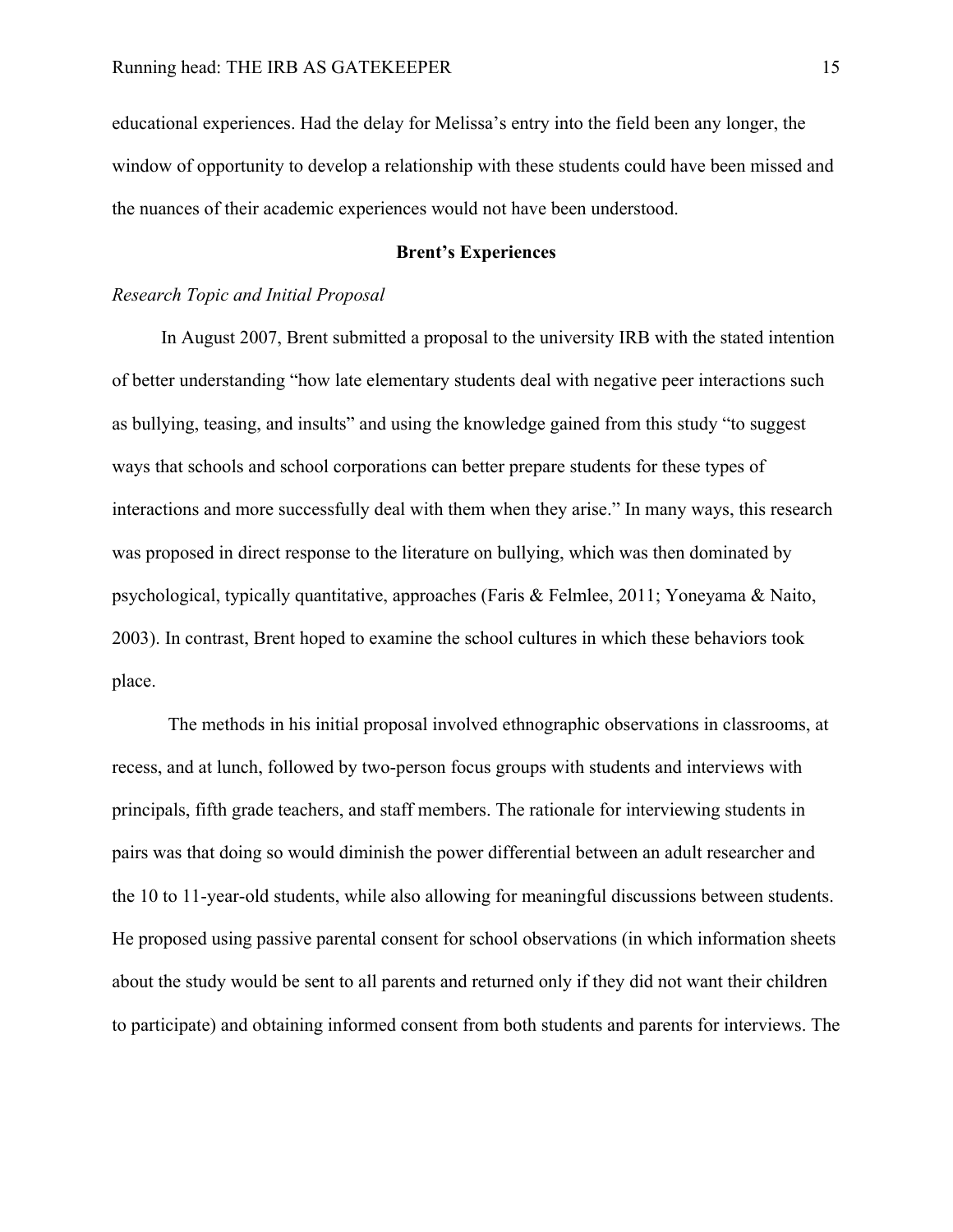proposed sites of his research were fifth grade classrooms in two elementary schools in the same school district that Melissa had studied.

## *IRB Concerns and Adjustments Made*

Brent's proposal was reviewed at the September meeting of the IRB, after which the IRB chair contacted him via e-mail with "substantial concerns" about the study and its design. A primary concern was with the proposed research sites, which had major consequences for the study. As the chair's message stated, "We have committee members who are familiar with the school system you want to use and they wondered why you picked those schools." This familiarity included statements that "they are two of the three bottom tier schools in the system" and that one of the schools was a location to which "every Latino student in that school system is bused…for ESL teaching." Akin to a "screening process," IRB members questioned whether the race and social class composition of these schools would affect his results, whether he spoke Spanish, and whether the concept of bullying translates to the countries from which the Latina/o students originated. As a result of these questions, Brent spoke to his dissertation advisor and the two of them agreed that it would be best to propose working in a different school district entirely, in schools where nearly 100% of students were white.

Another IRB concern was with the ability to maintain confidentiality when interviewing students in pairs. The IRB was not convinced that group interviews would decrease power differentials, arguing that "the kids are used to sitting in a classroom with 30 other kids and the teacher is still the power figure." With no perceived benefit, the IRB chair stated, "We suggest that the kids be interviewed alone, or you have more kids and don't ask about personal experiences with bullying, just deal with hypothetical scenarios." Discussing personal experiences was also a more general concern, since the committee wanted to know about Brent's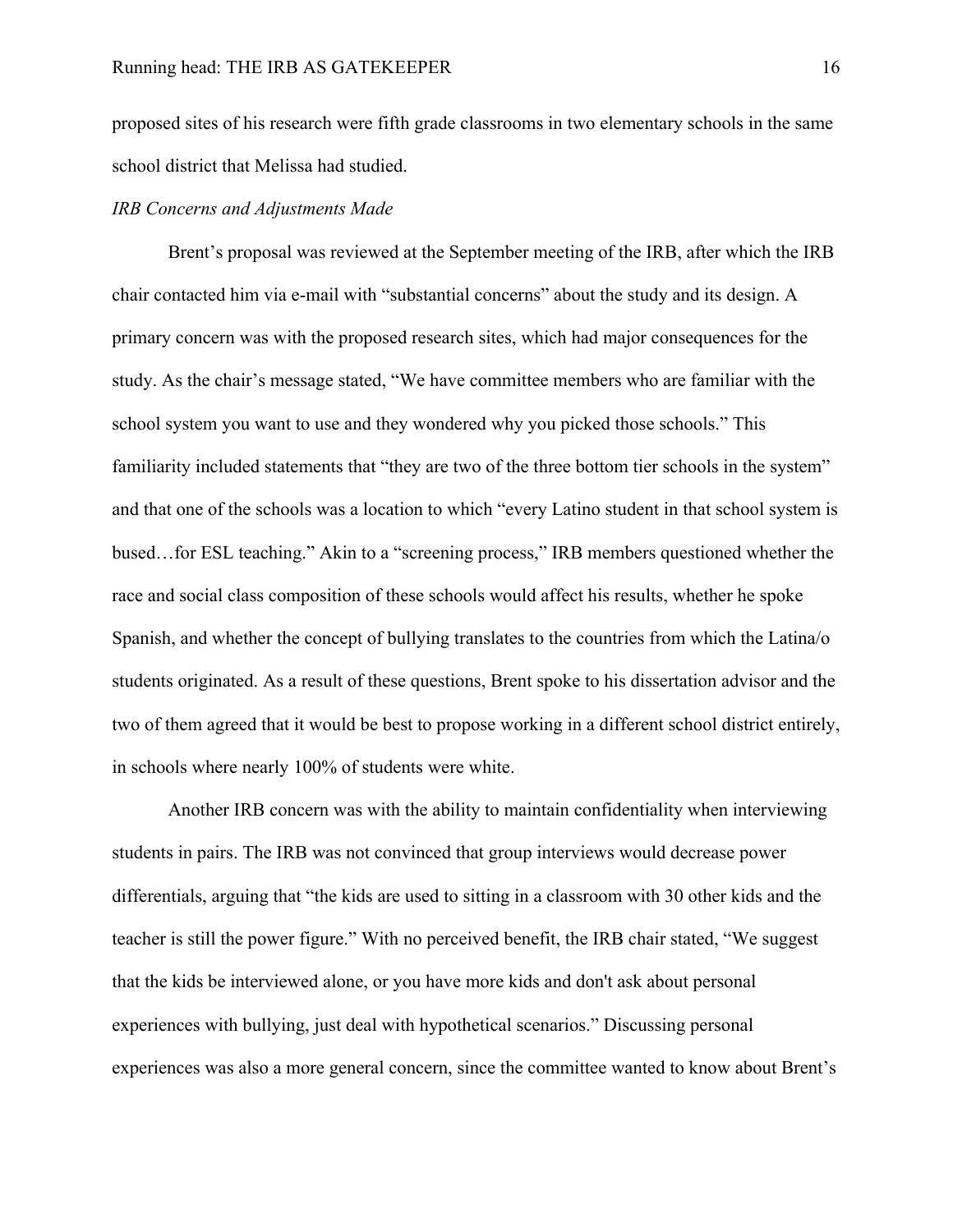"plan for handling situations when a child reports or experiences significant distress." In response to these concerns, Brent adjusted his proposal to exclude interviews with pairs of students and to only ask about hypothetical situations rather than the concrete previous experiences of students as victims. For example, in the interview protocol the question "When people have been mean to you, what did you do about it?" became "What do you think you would do if somebody was mean to you?"

Concerns with smaller effects on Brent's proposal included the specifics of his planned observations, clarification of concepts such as "bullying" and "teasing," and the distribution of consent forms. The committee wondered about Brent's role in the field and whether or not he would intervene in bullying episodes, prompting him to clarify his adoption of a "quiet friend" role in line with those used by Corsaro (1985), Thorne (1993), and Eder (1995). In his later discussions with school principals, Brent was told that, for liability purposes, he was not allowed to intervene in student behaviors but could inform another adult of those situations, which satisfied the IRB's concern in this area. Related to his observations, the IRB requested that Brent provide his "behavioral/observational coding/recording instrument" to help them understand what he meant by his "key constructs" of bullying and teasing. In response to this, he provided a detailed list of possible signs that one may be a victim or bully, as noted by Olweus (1993). Regarding the use of passive consent, the IRB's only concern was that Brent consider mailing letters in case forms distributed to students at school were not given to parents, which he noted he would do.

Near the end of September 2007, Brent submitted a letter of response to the IRB's concerns along with 20 copies of his revised proposal. After the committee's October meeting, he received an e-mail with "a few remaining concerns" that also noted appreciation for his earlier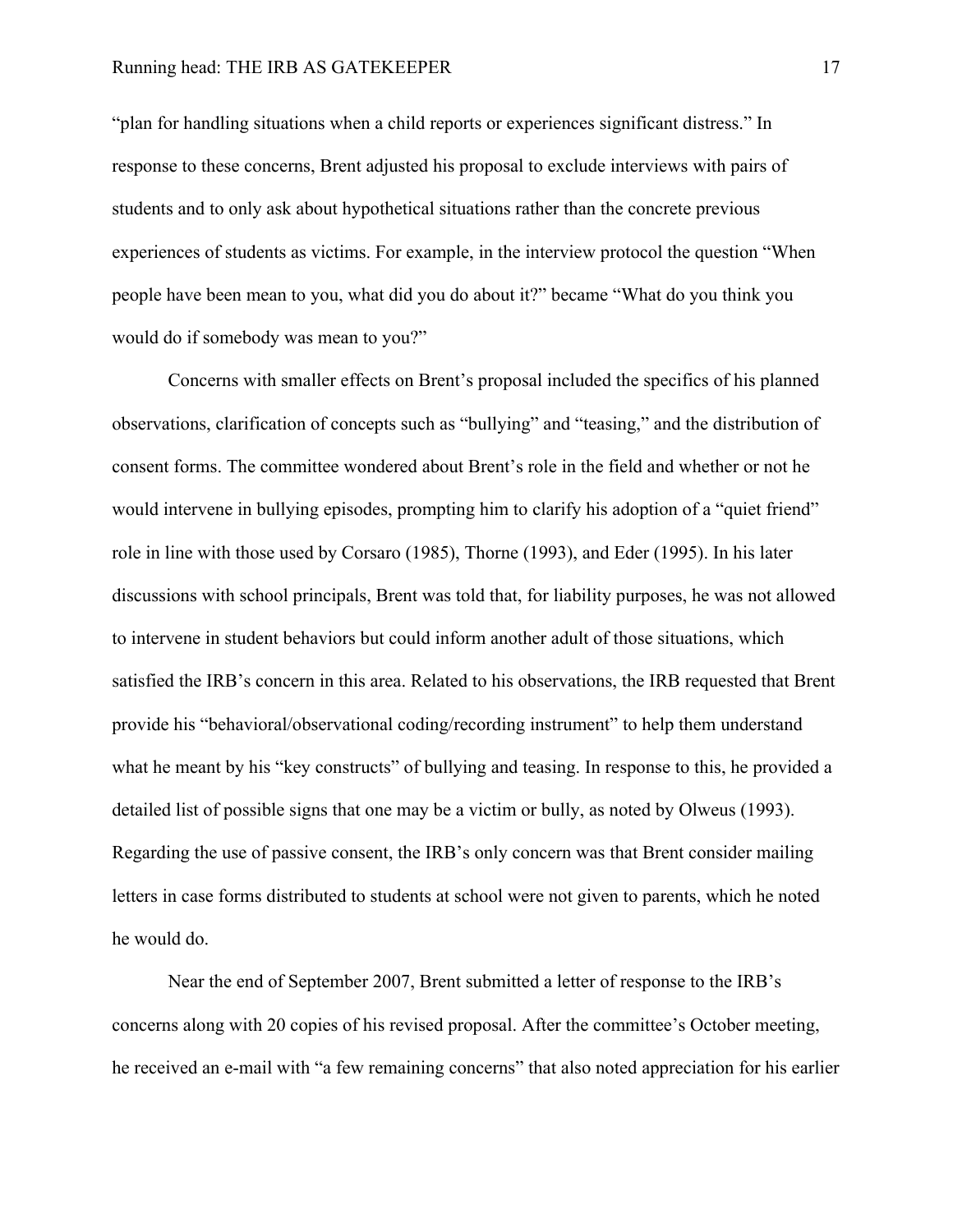"thoughtful and detailed response." These included more questions regarding his intervention in student interactions, a question about the delivery of consent forms for the two parts (observations and interviews) of his study, and minor clerical issues regarding consent forms, such as the location of dates and correction of typos. As noted above, the issue of interventions was settled by the school district and the other questions and requests were relatively simple to address. These responses were accepted via e-mail in November and the official IRB approval was granted at the end of November 2007, three months after his initial proposal submission.

It is worth noting that the approval process may have been slower if Brent had not been able to respond to the IRB's requests in time for consideration at the next monthly meeting or, perhaps more importantly, if he had pushed back against the IRB's requests or suggestions. Although his approved proposal was similar to his initial submission, Brent made substantial changes to the format of his interviews and the location of his study, even when the IRB did not explicitly state that they recommended changes. As a graduate student scheduled to defend his dissertation proposal and begin his research in December, Brent felt compelled to make changes to alleviate any committee concerns rather than taking a stand on issues like group interviews, which may have led to different types of data but prolonged the approval process (see van den Scott, 2016, for a discussion of the relationship between graduate students and IRBs). *Effects in the Field*

Brent began his fieldwork in December 2007. Five parents returned the information forms stating that they did not want their children to be observed, but he was able to observe the remaining 77 fifth grade students, eventually receiving permission to interview 53 of them (including two of the students he had not been allowed to observe, highlighting the benefit of waiting to obtain permission for interviews until the students had grown accustomed to his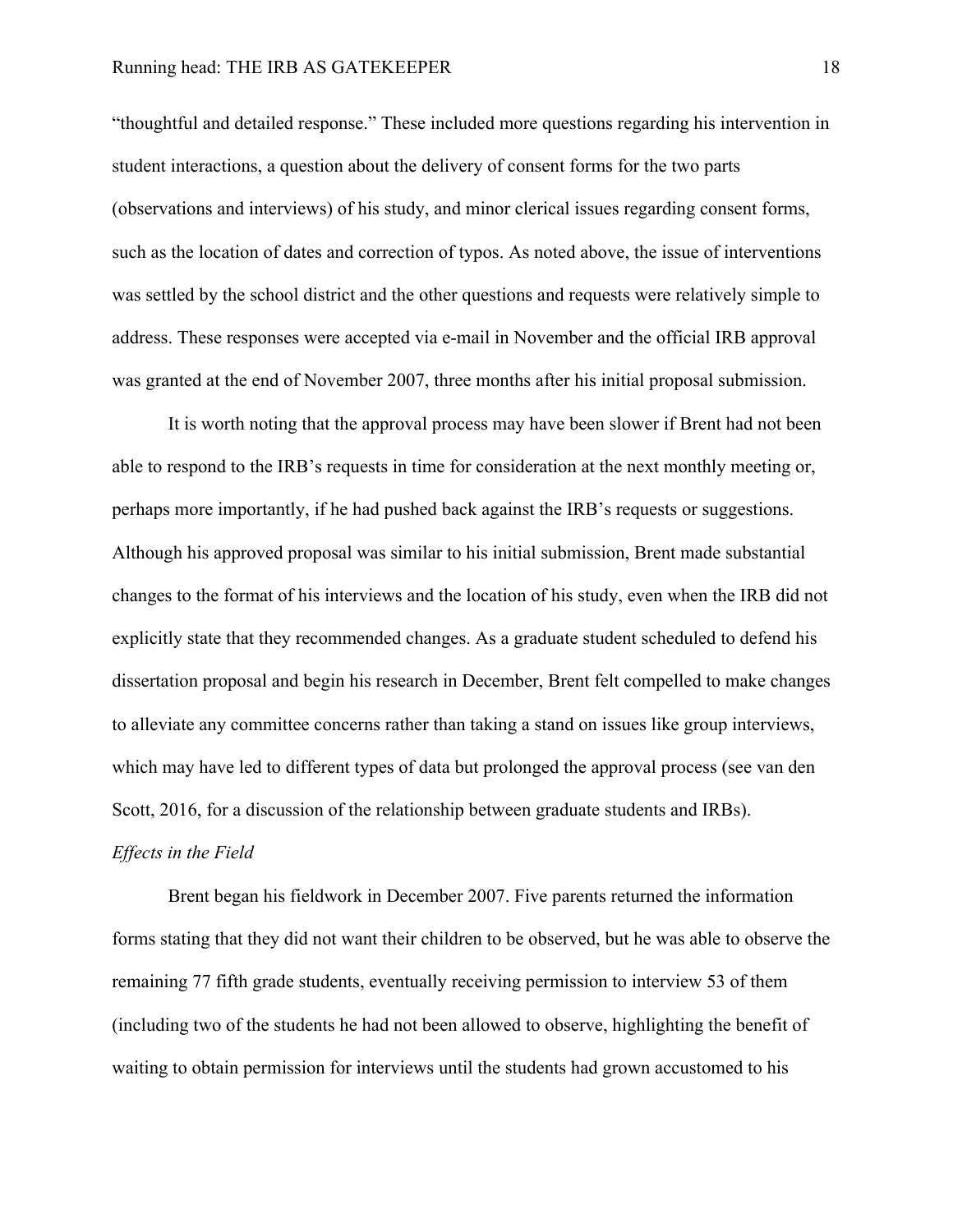presence in their schools). One negative impact was due to Brent's voluntary suggestion to refrain from asking about specific personal experiences in relation to victimization, since there were several students with whom the ability to ask questions about interactions he had witnessed would have provided a deeper understanding of bullying in school. On the other hand, it is likely that the IRB's line of questioning about his initial choice of schools positively influenced the strong rapport that he, a white male, was able to develop with the students. Although he was unable to interview students in pairs, his regular presence at lunch provided him with a setting in which to closely observe students' conversations, including several regarding bullying.

#### **Discussion: Comparing Experiences**

Both of us faced challenges from the IRB but were ultimately able to complete our research projects. As is likely the case for many researchers, especially graduate students, timing played an important role in the difficulties we faced. Reasonably expecting an expedited review process, Melissa's proposal was filed close to the time that she hoped to begin her research, but with the tentative approval of school gatekeepers already in hand. The addition of Melissa to a senior researcher's project was a secondary adjustment to the difficulties she faced (van den Hoonaard, 2011). Notably, the senior researcher did not face any IRB difficulty in adding her to the established project, even though this change resulted in much more fieldwork being completed in the school. Expecting a full review due to experiences such as Melissa's, Brent submitted his proposal four months before he planned to start his research and intended to use the IRB's authorization to help gain approval from institutional gatekeepers. Due to the scheduling of IRB committee meetings, he received approval just in time to begin his fieldwork.

In Brent's case, the IRB's suggestions appeared to do relatively little harm to his data collection and, regarding his research setting and rapport with students, likely improved it.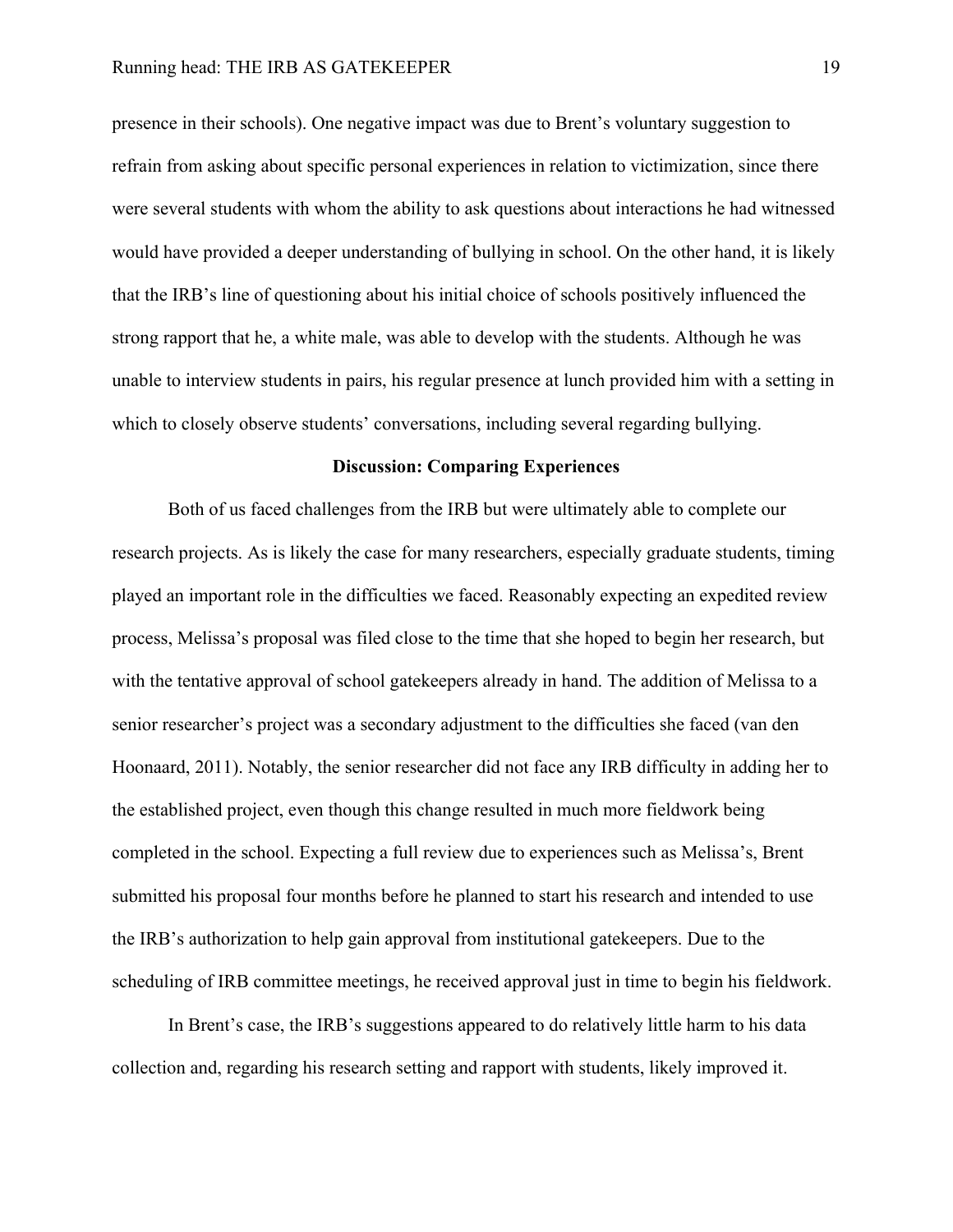Nevertheless, some of his interactions with the IRB had troubling implications for research with children, qualitative studies, and researchers more broadly. As Stark (2012) notes, IRB members often rely on personal experience when evaluating proposals. As previously noted, the IRB's response to Brent's original proposal stated, "We have committee members who are familiar with the school system you want to use." While the questions based on this familiarity were potentially beneficial, they were unrelated to issues of ethics and were also, in part, incorrect. Although the IRB claimed that these were "two of the three bottom tier schools in the system," one of the two was actually the *best* elementary school in the system, at least according to problematic measures such as state standardized test scores. The IRB's concern with Latina/o students, while perhaps justified, may have also been overstated, given that only 16% of the students in the other elementary school (roughly 13 out of 80 fifth grade students) were in this category. That IRB members would state personal knowledge as fact is problematic, even if the intention was to produce better research.

Melissa's experiences in relation to obtaining parental permission highlight the difficult positions researchers face as a result of IRBs' singular focus on informed consent (Stark, 2012). In order to obtain informed consent from parents, Melissa was asked to send letters to parents but the parents' addresses were not provided by the school, requiring Melissa to ask students for their addresses, which she could not do without the parents' consent. The IRB's concern regarding how she would get information on students' addresses in order to contact their parents for informed consent may have been a tactic intended to protect a vulnerable population. However, it was also one that seemed to disregard the ability of youth to make decisions about whether or not they wanted to be involved in the research.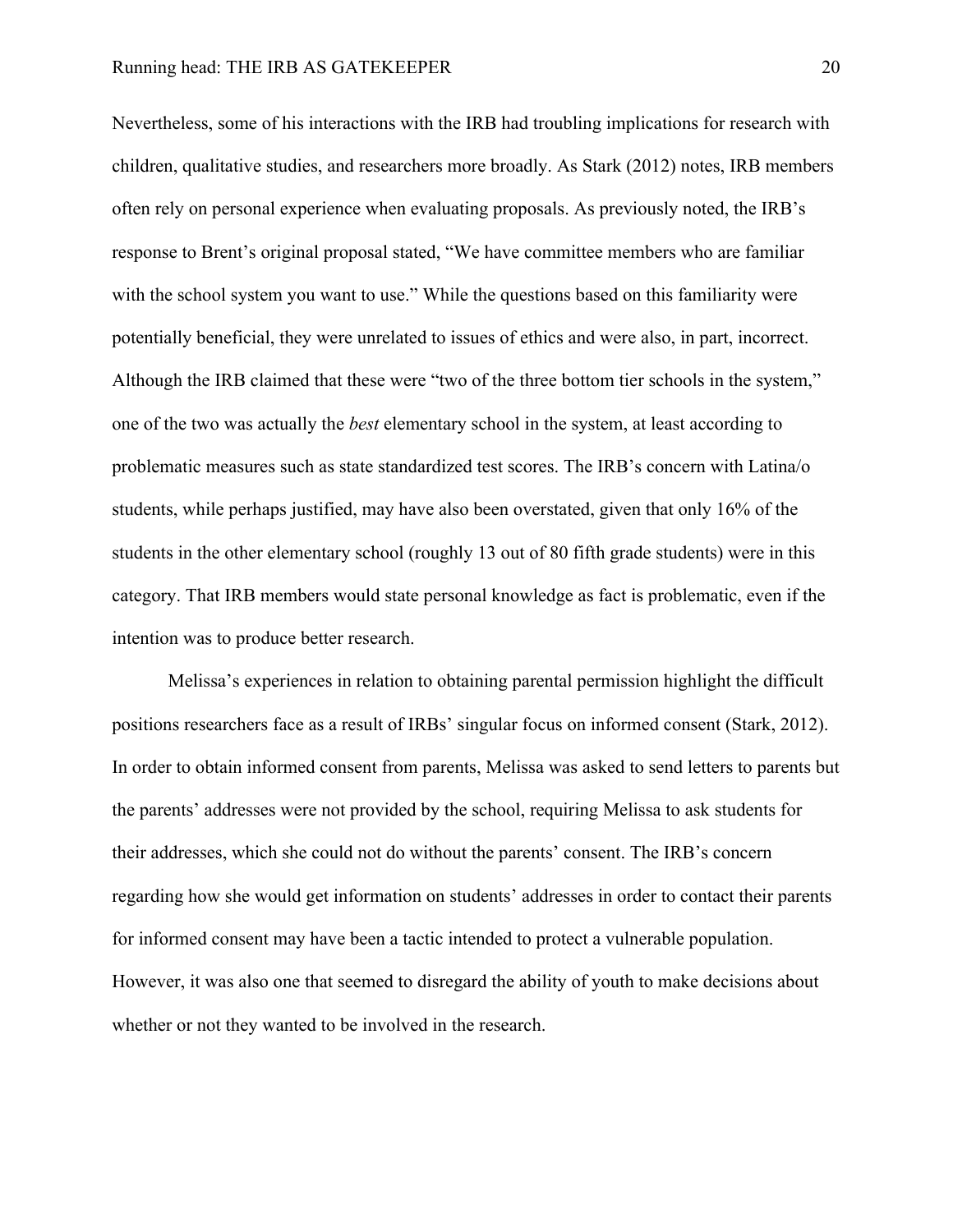Viewing youth as incapable of making decisions is a traditional, adult-centered model that disregards youth as "reflexive social agents" (Best, 2007, pg. 11). While the concern of protecting participants' privacy is legitimate, the issue may not have been raised at all if the participants had been adults. The IRB also asked Brent to send letters to parents but did not discuss whether he should be allowed informational access to their home addresses. It is possible that the presumed immigrant status of parents played a role in the IRB's caution regarding Melissa's proposal, though it is unclear whether this might have been due to a view of immigrants as a group that should be carefully protected or the type of race and gender biases that Stark (2012) notes can influence members of IRB boards when imagining research participants.

Cultural assumptions may have also been a factor in the IRB's concern about Brent's knowledge of Spanish, a question they did not ask Melissa. Given her focus on students with "newcomer" status, this would seem to have been particularly relevant for her research. It is unknown whether the IRB simply assumed that she spoke Spanish due to her last name and if the possible perceived status of being Latina (they did not ask her) legitimized her as an "insider researcher" who would have no problems accessing populations of Latina/o immigrant students (Hodkinson, 2005). In neglecting to ask about this fact, the IRB overlooked factors that impacted Melissa's experience in the field. "Insider" researchers are not without barriers to accessing their own or similar communities. Some researchers, such as Guevarra, (2006) and Milroy, Wei, and Moffatt (1991), highlight identity qualities and differences that can affect the scope and richness of data gathered. That being said, while insider reflections may critically analyze methods and status, they usually do not mention the "qualification screenings" to which their IRBs may have subjected them, as Brent described in response to his initial proposal.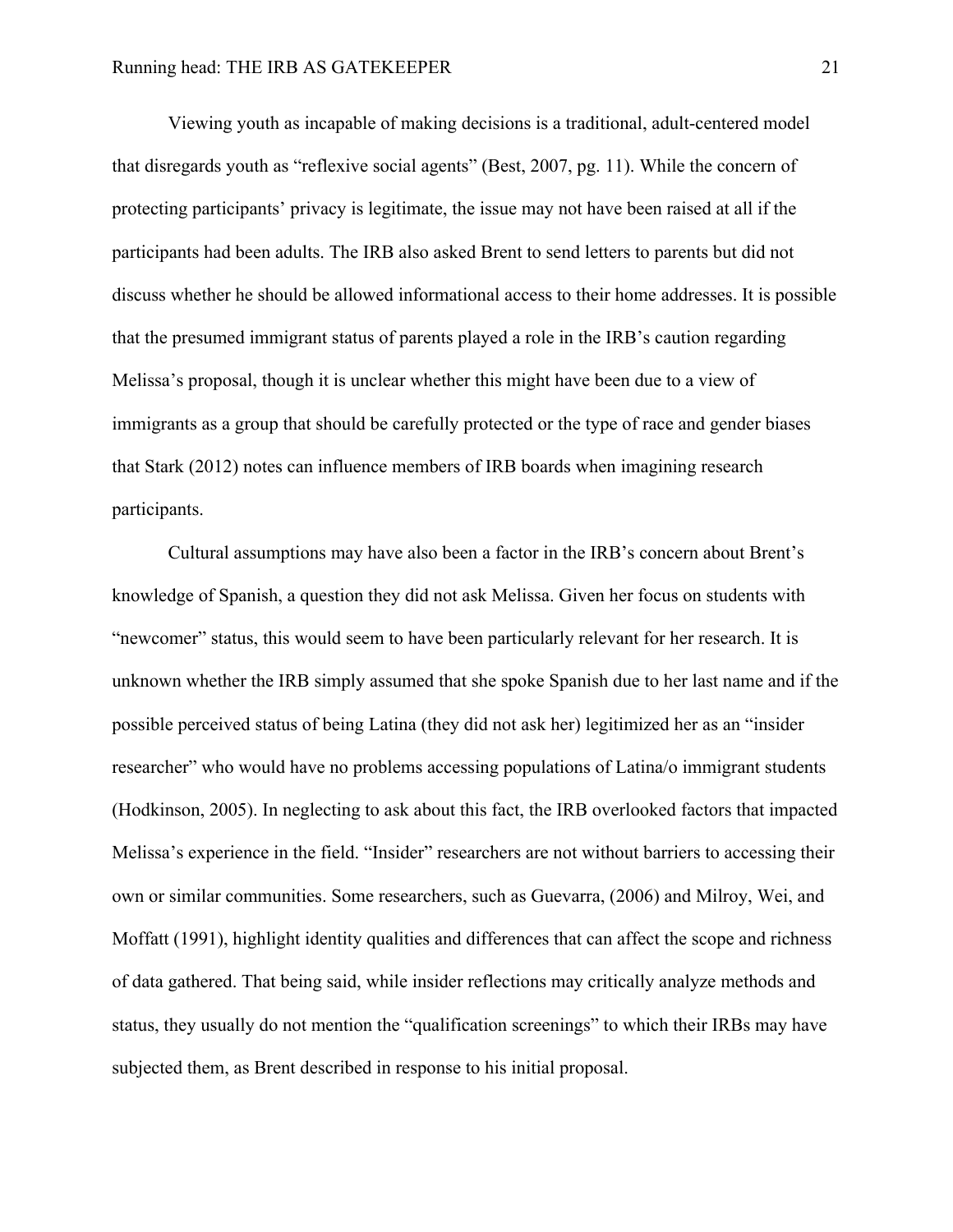Our experiences suggest that racial and cultural preconceptions are an important part of interactions between IRBs and researchers. While this reveals a problem with IRB members relying on personal experience and assumed expertise when suggesting changes to others' research projects, it also reveals how a lack of knowledge about the culture and experiences of racial and ethnic minority communities can affect recommendations and serve as barriers to accessing these populations. Although power is a frequent concern of both IRBs and those who have studied their impact on research (Heimer & Petty, 2010; Katz, 2007; Lederman, 2016), researchers examining IRBs have rarely discussed the intersection of power, race, and socioeconomic status among board members. As most boards have 80% or greater white membership (De Vries & Forsberg, 2002), the racial and cultural preconceptions of IRBs derives from a particular viewpoint that may or may not include informed practices of working with minority or vulnerable communities.

The IRB's insistence on accessing Brent's "behavioral/observational coding/recording instrument" is also problematic. The use of inductive approaches, such as grounded theory (through which researchers develop theory based on qualitative data collection), directly counters the development of a predetermined "check-list for what you will be coding." Indeed, one of the primary findings of Brent's study is that students (as well as teachers and school staff members) in these schools often did not define bullying in the same ways as academic researchers (Harger, 2016). A general lack of familiarity with qualitative research methods was also evident in questions from the IRB about how he would "know which kids you are allowed to observe and which you are not," in the case of students whose parents declined permission for observation. His response stated that he would "become familiar with the names of the students in the grade level" that he was observing through his time with the students in their classrooms, at lunch, and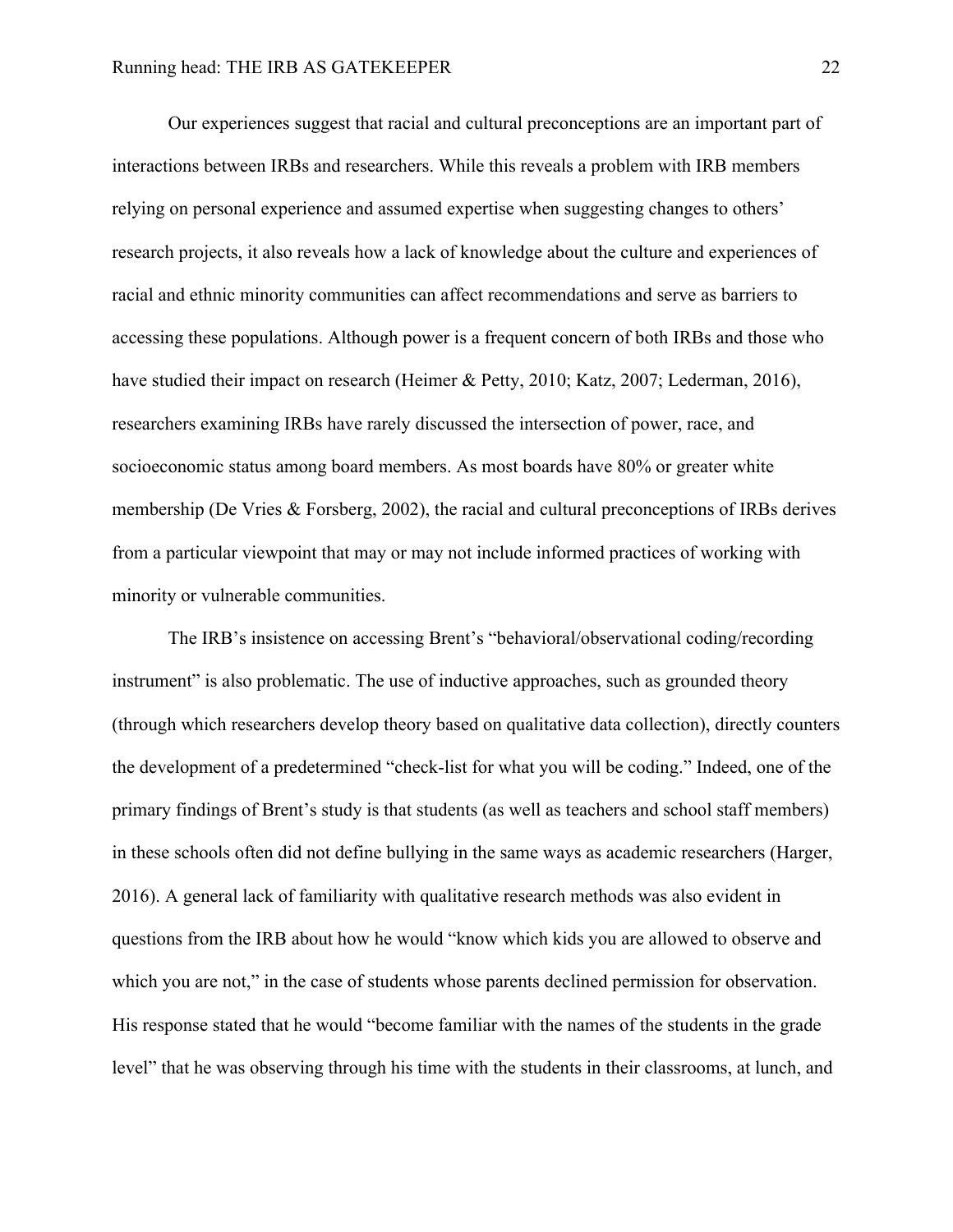at recess, which ultimately satisfied the IRB. This question suggests, however, that the members of the IRB were not familiar with ethnographic protocols that include continuous personal interaction with research participants.

## **Conclusion**

In this chapter, we examine the gatekeeping role that IRBs play by detailing our experiences negotiating IRB approval and the effects these negotiations had on our subsequent research. In Brent's case, the IRB required changing the sites of his observations, as well as the methodologies used to interview students. Melissa's approval was brokered by a senior researcher who was, fortunately, able to add her to his existing project. In both cases, it is likely that board members used their own personal experience and expertise in making assumptions about the researchers and their participants. Rather than revealing problems with a single IRB or university, the fact that these experiences are supported by findings across a wide range of IRBs highlights the extent to which qualitative research with children is changed (or even prevented) by those with little knowledge of common qualitative methodologies (Stark, 2012; van den Hoonaard, 2011).

Many IRBs, as highlighted in our accounts, are ill-informed about non-biomedical paradigms and, as a result, do not operate uniformly when making recommendations for protecting participants (Lincoln & Tierney, 2004). IRBs likely have an even stronger negative effect on those who seek to conduct less traditional forms of research with children, such as participatory action research. In effect, while IRBs were intended to be ethical gatekeepers, they presently function similar to any other bureaucracy (Zywicki, 2007) and, like other bureaucracies, sometimes lose sight of optimal functioning (Heimer & Petty, 2010). Despite their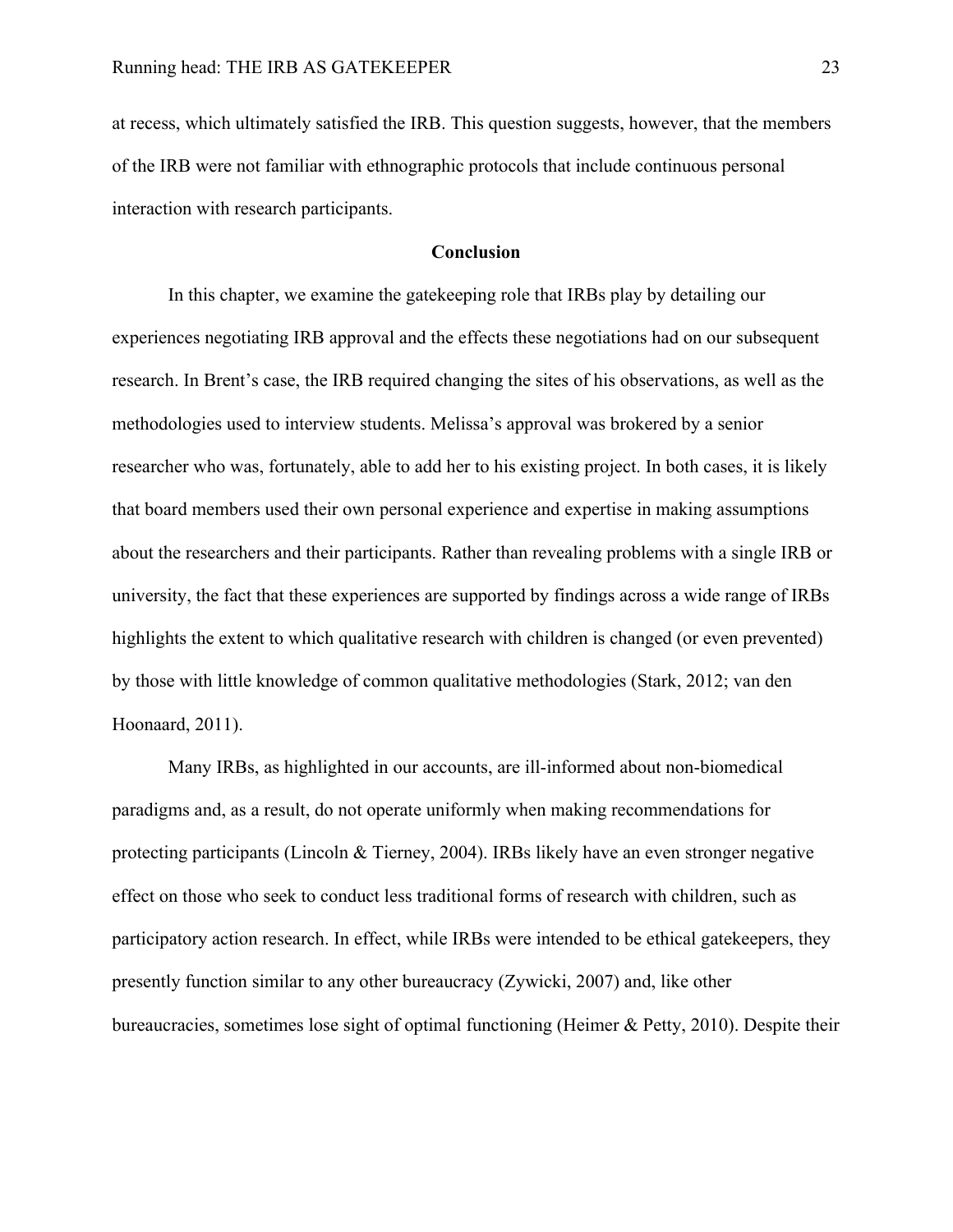considerable control over the research process, the fact that they are housed in the institutions at which academic researchers work also means that we can play a role in their improvement.

Researchers offer a wide range of suggestions for such improvements. Schrag (2010) calls for an end to regulation entirely, but because it is unlikely that the federal government will move away from requiring ethical guidelines, we recommend that university IRBs adopt more open processes and allow researchers a seat at the table during the review of proposals. As Schneider (2015) notes, "the problem is not regulation, but bad regulation" (p. xxx). Open processes would encourage IRBs to move away from the sorts of personal evidence and local precedents on which they frequently rely, and giving researchers a role in the conversation would bring experts to the table with knowledge of the particular methods and populations to be studied (Stark, 2012). In this way, IRBs could avoid insisting that researchers adopt the "fragmented or incomplete" knowledge of board members (van den Hoonaard, 2011, p. 291).

Change in IRBs is possible, given that the IRB at the center of our experiences stopped requiring full reviews of research with children in the years following our own studies. In the absence of major changes, however, researchers can work to counteract the negative practices of IRBs. Adler and Adler (2016) offer some practical suggestions for researchers navigating IRBs, such as submitting research topics instead of lists of fixed questions, overestimating sample sizes, and speaking directly with IRB administrators about potential research designs. Stark (2012) notes that IRBs spend a significant amount of time discussing proposals without local precedents, so researchers may be able to help this process by providing examples of studies in which methods similar to those they are proposing were used. This may also reduce the common problem of widely different standards being used by different IRBs. Perhaps most importantly, larger numbers of social science researchers, and particularly those who use qualitative methods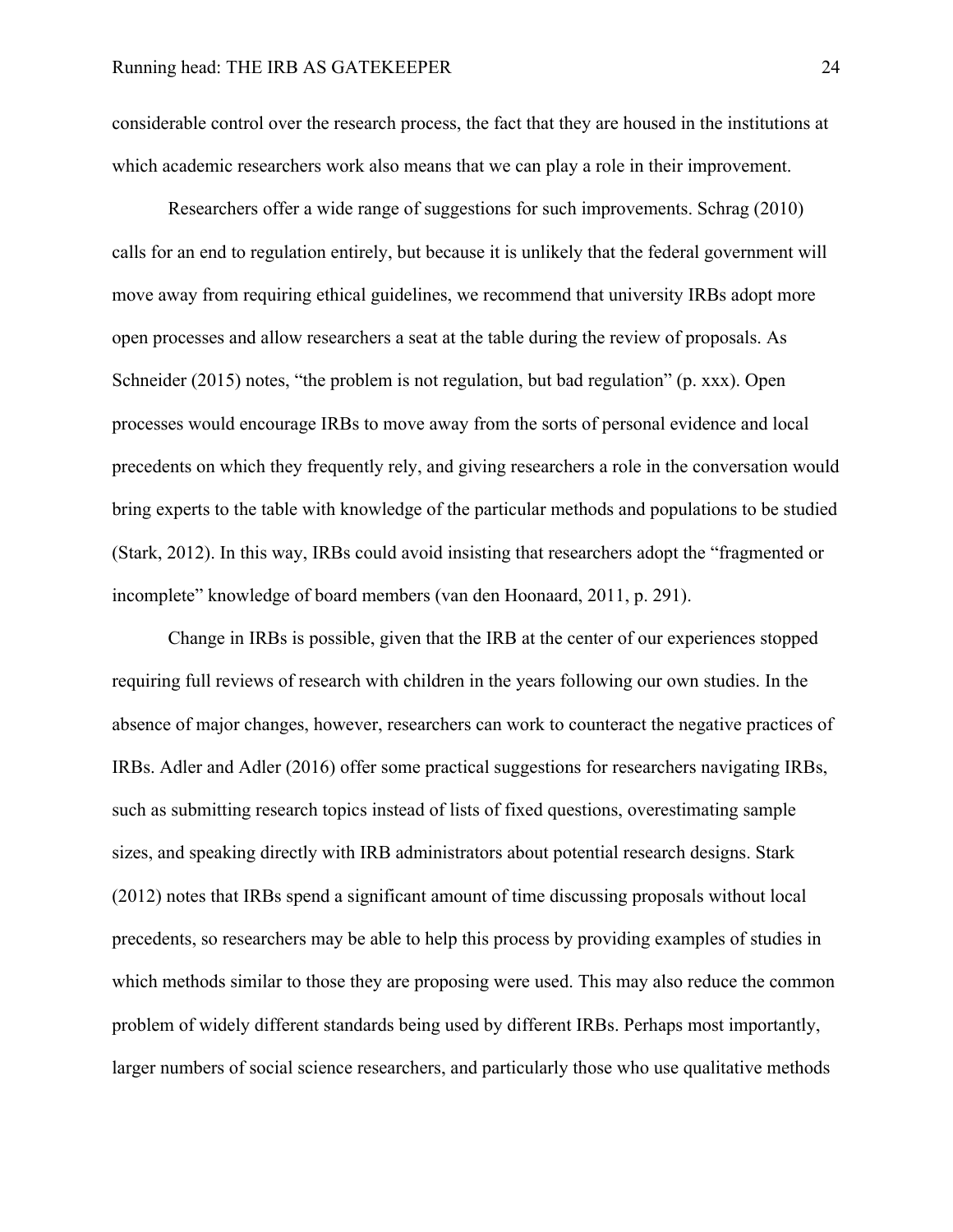and/or study protected groups, must serve on their IRBs. IRB members who are attuned to the intricacies and flexibility inherent in fieldwork are important in developing local precedents that are more favorable for those conducting research with children and adolescents.

#### Acknowledgements

We would like to thank Donna Eder for guiding us through the process of dealing with the IRB as chair of both of our dissertation committees. Melissa would also like to thank Bradley Levinson for his willingness to add her to his research team. Finally, we would like to thank our reviewers for their helpful comments on previous drafts of this work.

#### References

- Abbott, L. & Grady, C. (2011). A systematic review of the empirical literature evaluating IRBs: What we know and what we still need to learn. *Journal of Empirical Research on Human Research Ethics, 6*(1), 3-19.
- Adler, P. A., & Adler, P. (2016). IRBan renewal. In W. C. van den Hoonaard & A. Hamilton (Eds.), *The ethics rupture: Exploring alternatives to formal research ethics review* (pp. 73-90)*.* Toronto, CA: University of Toronto Press.
- Best, A. L. (2007). Introduction. In A. L. Best (Ed.), *Representing youth: Methodological issues in critical youth studies* (pp. 1-36). New York, NY: New York University Press.
- Childress, J. F., Meslin, E. M., & Shapiro, H. T. (2005). Introduction. In J. F. Childress, E. M. Meslin, & H. T. Shapiro (Eds.), *Belmont revisited: Ethical principles for research with human subjects* (pp. vii-xv). Washington, DC: Georgetown University Press.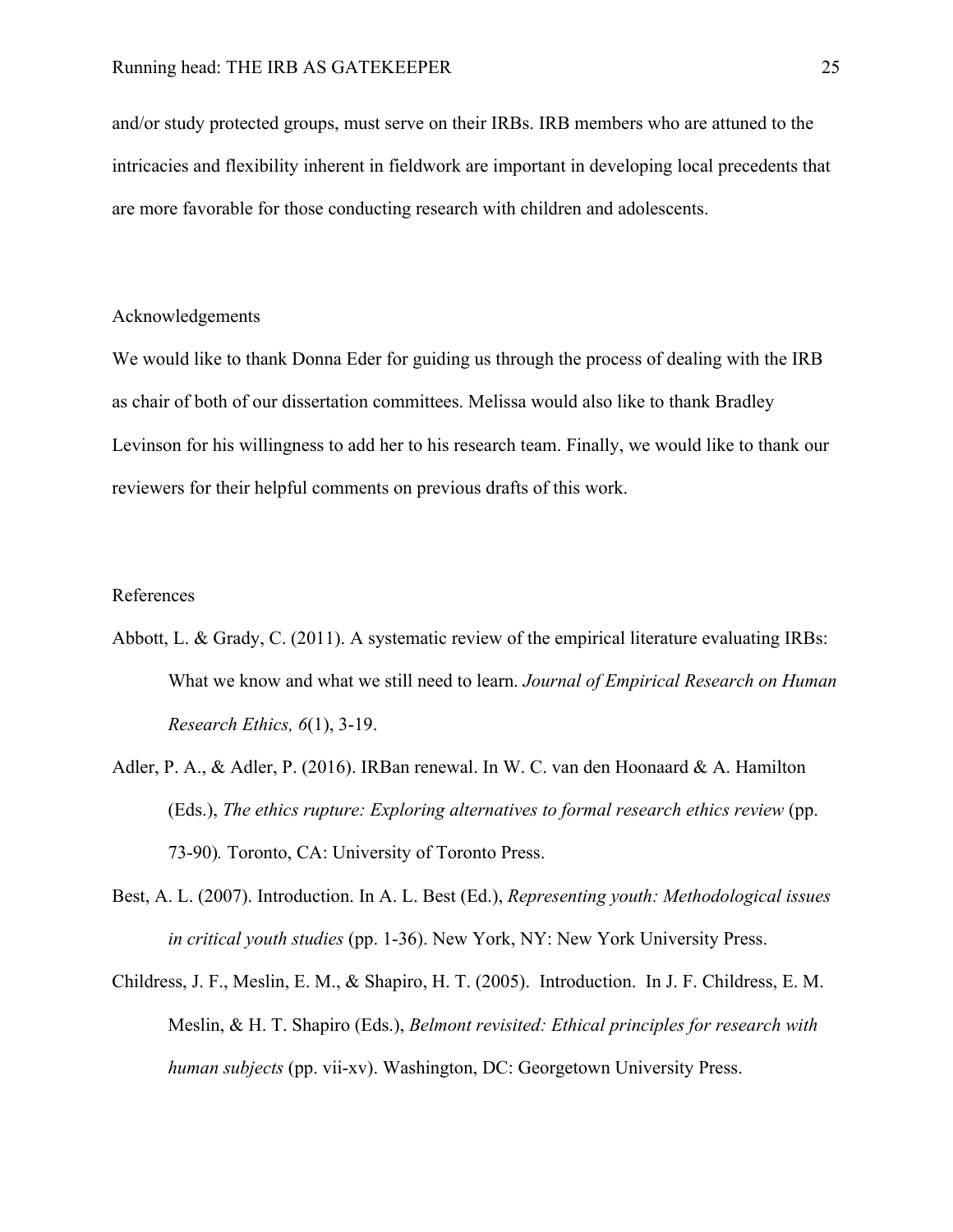- Corsaro, W. A. (1985). *Friendship and peer culture in the early years*. Norwood, NJ: Ablex.
- De Vries, R. G., & Forsberg, C. (2002). What do IRBs look like? What kind of support do they receive? *Accountability in Research: Policies and Quality Assurance*, *9*(3-4), 199-216.
- Dixon-Woods, M., Angell, E., Ashcroft, R. E., & Bryman, A. (2007). Written work: The social functions of research ethics committee letters. *Social Science & Medicine, 65*(4), 792- 802.
- Eder, D., with Evans, C. C., & Parker, S. (1995). *School talk: Gender and adolescent culture*. New Brunswick, NJ: Rutgers University Press.
- Faris, R., & Felmlee, D. (2011). Status struggles: Network centrality and gender segregation in same- and cross-gender aggression. *American Sociological Review, 76*(1), 48-73.
- Guevarra, A. R. (2006). The Balikbayan researcher: Negotiating vulnerability in fieldwork with Filipino labor brokers. *Journal of Contemporary Ethnography, 35*(5), 526-551.
- Hamilton, A. (2016). Research ethics review and compliatorianism: A curious dilemma. In W. C. van den Hoonaard & A. Hamilton (Eds.), *The ethics rupture: Exploring alternatives to formal research ethics review* (pp. 335-352)*.* Toronto, CA: University of Toronto Press.
- Harger, B. (2016). You say bully, I say bullied: School culture and definitions of bullying in two elementary schools. In Y. Besen-Cassino (Ed.), *Education and youth today: Sociological studies of children and youth, Volume 20* (pp. 95-123). Bingley, UK: Emerald.
- Heimer, C. A., & Petty, J. (2010). Bureaucratic ethics: IRBs and the legal regulation of human subjects research. *Annual Review of Law and Social Science, 6*, 601-626.
- Hodkinson, P. (2005). 'Insider research' in the study of youth cultures. *Journal of Youth Studies, 8*(2), 131-149.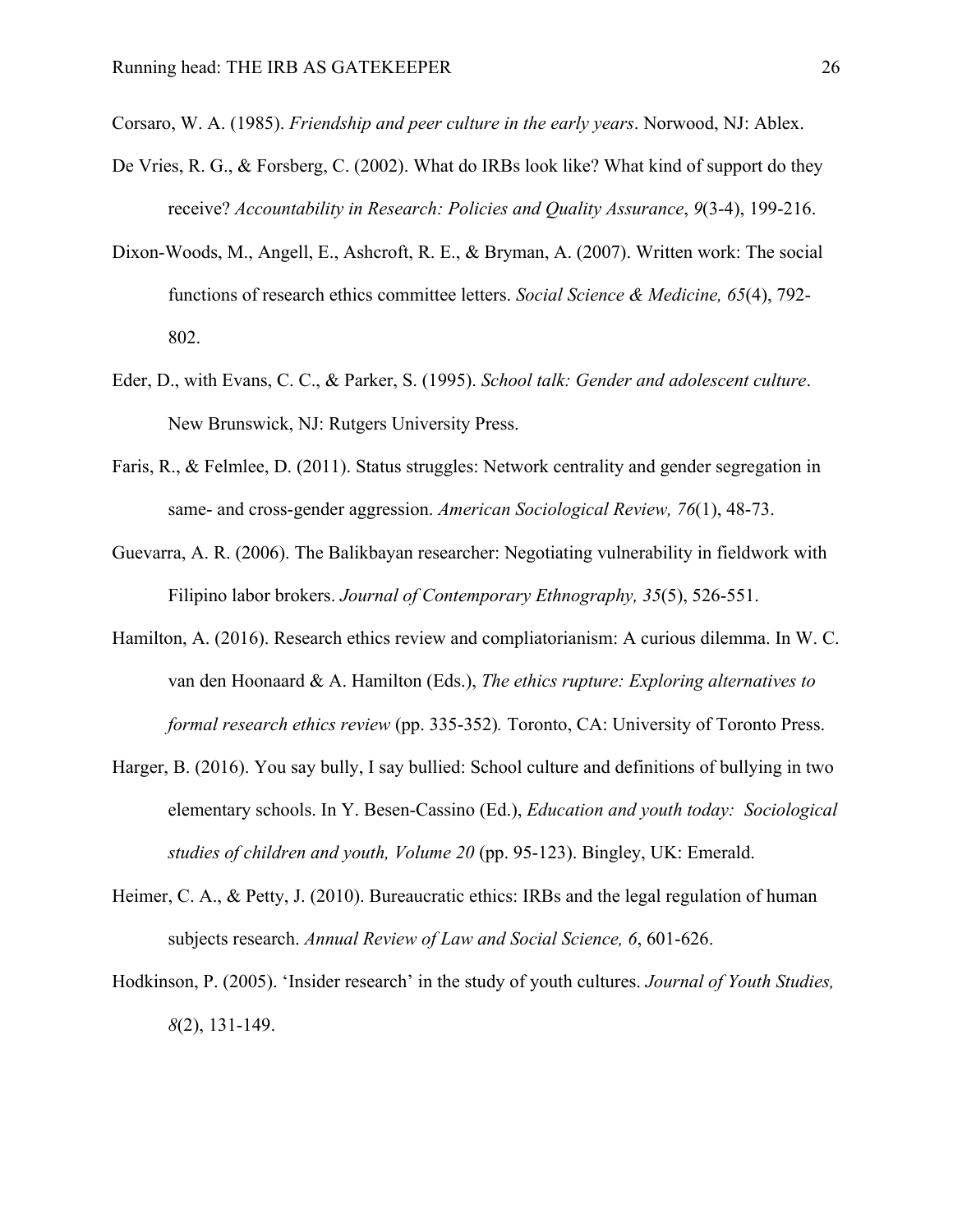- Humphreys, L. (1975). *Tearoom trade: Impersonal sex in public places*. Chicago, IL: Aldine Transaction.
- Irvine, J. M. (2012). Can't ask, can't tell: How institutional review boards keep sex in the closet. *Contexts, 11*(2), 28-33.
- Katz, J. (2007). Toward a natural history of ethical censorship. *Law & Society Review, 41*(4), 797-810.
- Klitzman, R. (2011). The ethics police? IRBs' views concerning their power. *PLoS ONE, 6*(12), 1-7.
- Lareau, A. (2011). *Unequal childhoods: Class, race, and family life* (2nd ed.). Berkeley, CA: University of California Press.
- Lederman, R. (2016). Fieldwork double-bound in human research ethics reviews: Disciplinary competence, or regulatory compliance and the muting of disciplinary values. In W. C. van den Hoonaard & A. Hamilton (Eds.), *The ethics rupture: Exploring alternatives to formal research ethics review* (pp. 43-72)*.* Toronto, CA: University of Toronto Press.
- Leonard, M. (2007). With a capital "G": Gatekeepers and gatekeeping in research with children. In A. L. Best (Ed.), *Representing youth: Methodological issues in critical youth studies* (pp. 133-156). New York, NY: New York University Press.
- Levine, F. J. (2001). Weighing in on protecting human research participants: Let our voices be heard. *Footnotes, 29*(1), 2.
- Lincoln, Y. S., & Tierney, W. G. (2004). Qualitative research and institutional review boards. *Qualitative Inquiry, 10*(2), 219-234.
- Mammel, K. A., & Kaplan, D. W. (1995). Research consent by adolescent minors and institutional review boards. *Journal of Adolescent Health*, *17*(5), 323-330.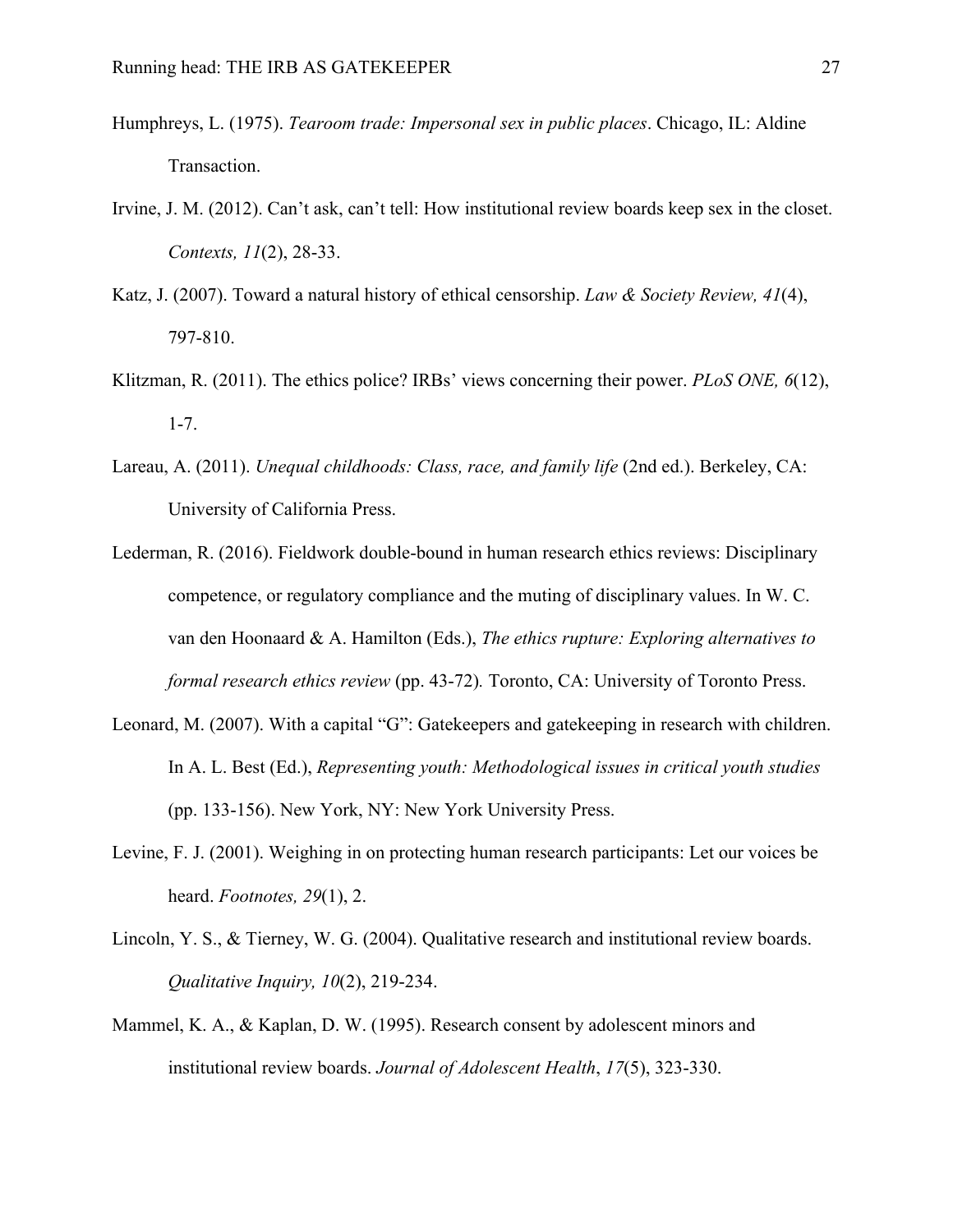- Martin, D. G., & Inwood, J. (2012). Subjectivity, power, and the IRB. *The Professional Geographer*, *64*(1), 7-15.
- Mayall, B. (1999). Children and childhood. In S. Hood, B. Mayall, & S. Oliver (Eds.), *Critical issues in social research: Power and prejudice* (pp. 10-24). Buckingham, UK: Open University Press.
- Milgram, S. (1974). *Obedience to authority: An experimental view*. New York, NY: Harper and Row.
- Milroy, L., Wei, L., & Moffatt, S. (1991). Discourse patterns and fieldwork strategies in urban settings: Some methodological problems for researchers in bilingual communities. *Journal of Multilingual and Multicultural Development, 12*(4), 287-300.
- Office for Human Research Protections. Federal Policy for the Protection of Human Subjects ('Common Rule').

Retrieved March 18, 2016:

http://www.hhs.gov/ohrp/regulations-and-policy/regulations/common-rule/index.html

- Olick, J. K., & Robbins, J. (1998). Social memory studies: From "collective memory" to the historical sociology of mnemonic practices. *Annual Review of Sociology*, *24*, 105-140.
- Olweus, D. (1993). *Bullying at school: What we know and what we can do*. Malden, MA: Blackwell.
- Prout, A., & James, A. (1990). A new paradigm for the sociology of childhood? Provenance, promise, and problems. In A. James & A. Prout (Eds.), *Constructing and reconstructing childhood: Contemporary issues in the sociological study of childhood* (pp. 7-33). New York, NY: Falmer Press.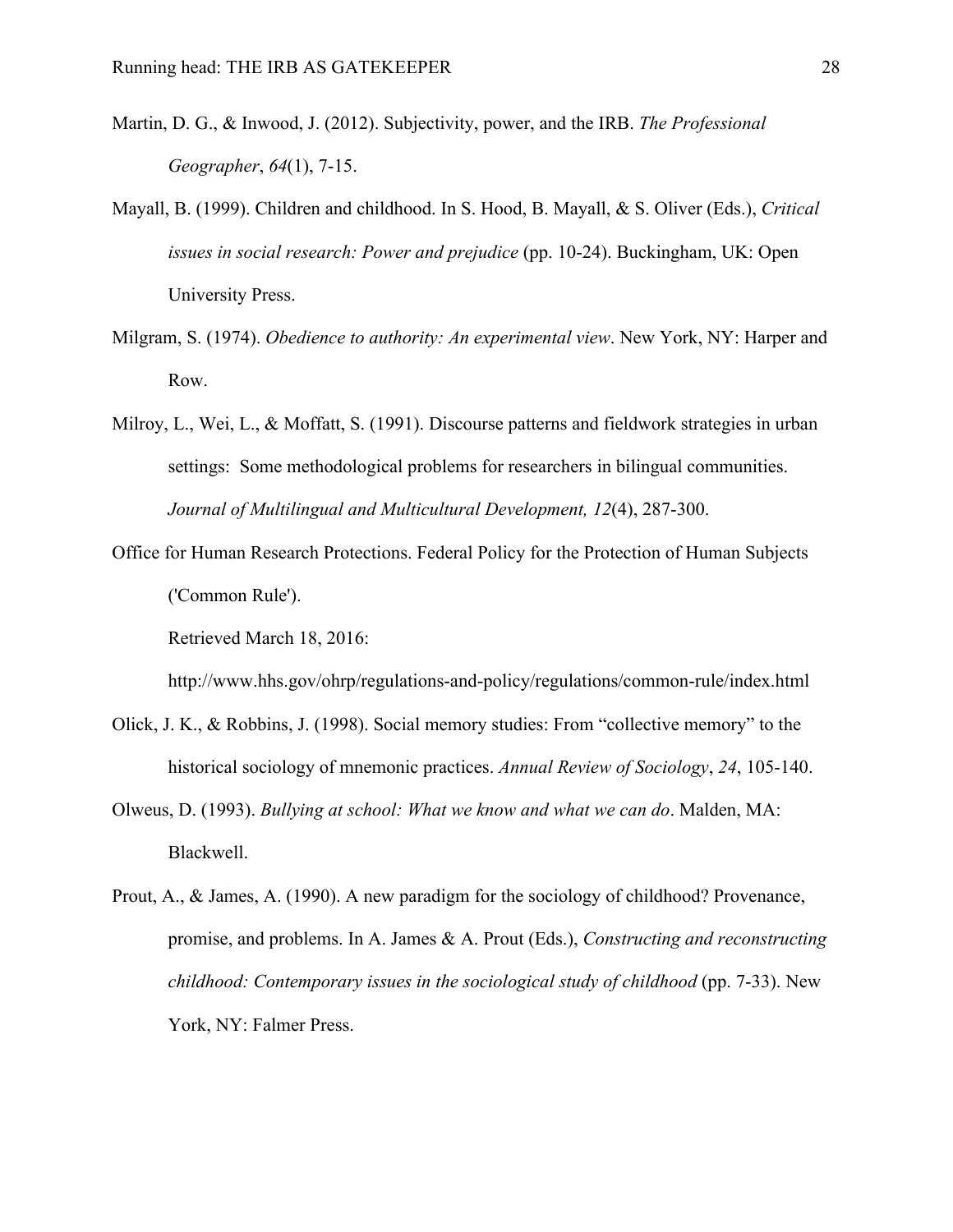- Qvortrup, J. (1993). Societal position of childhood: The international project childhood as a social phenomenon. *Childhood*, *1*(2), 119-124.
- Thorne, B. (1993). *Gender play: Girls and boys in school*. New Brunswick, NJ: Rutgers University Press.
- Schneider, C. E. (2015). *The censor's hand: The misregulation of human-subject research.* Cambridge, MA: MIT Press.
- Schrag, Z. M. (2010). *Ethical imperialism: Institutional review boards and the social sciences, 1965-2009.* Baltimore, MD: The Johns Hopkins University Press.
- Stark, L. (2012). *Behind closed doors: IRBs and the making of ethical research.* Chicago, IL: University of Chicago Press.
- Swauger, M. (2009). No kids allowed!!!: How IRB ethics undermine qualitative researchers from achieving socially responsible ethical standards. *Race, Gender & Class*, *16*(1/2), 63- 81.
- van den Hoonaard, W. C. (2011). *The seduction of ethics: Transforming the social sciences.*  Toronto, CA: University of Toronto Press.
- van den Scott, L.-J. K. (2016). The socialization of contemporary students by ethics boards: Malaise and ethics for graduate students. In W. C. van den Hoonaard  $\& A$ . Hamilton (Eds.), *The ethics rupture: Exploring alternatives to formal research ethics review* (pp. 230-247)*.* Toronto, CA: University of Toronto Press.
- Venkatesh, S. (2008). *Gang leader for a day: A rogue sociologist takes to the streets*. New York, NY: Penguin.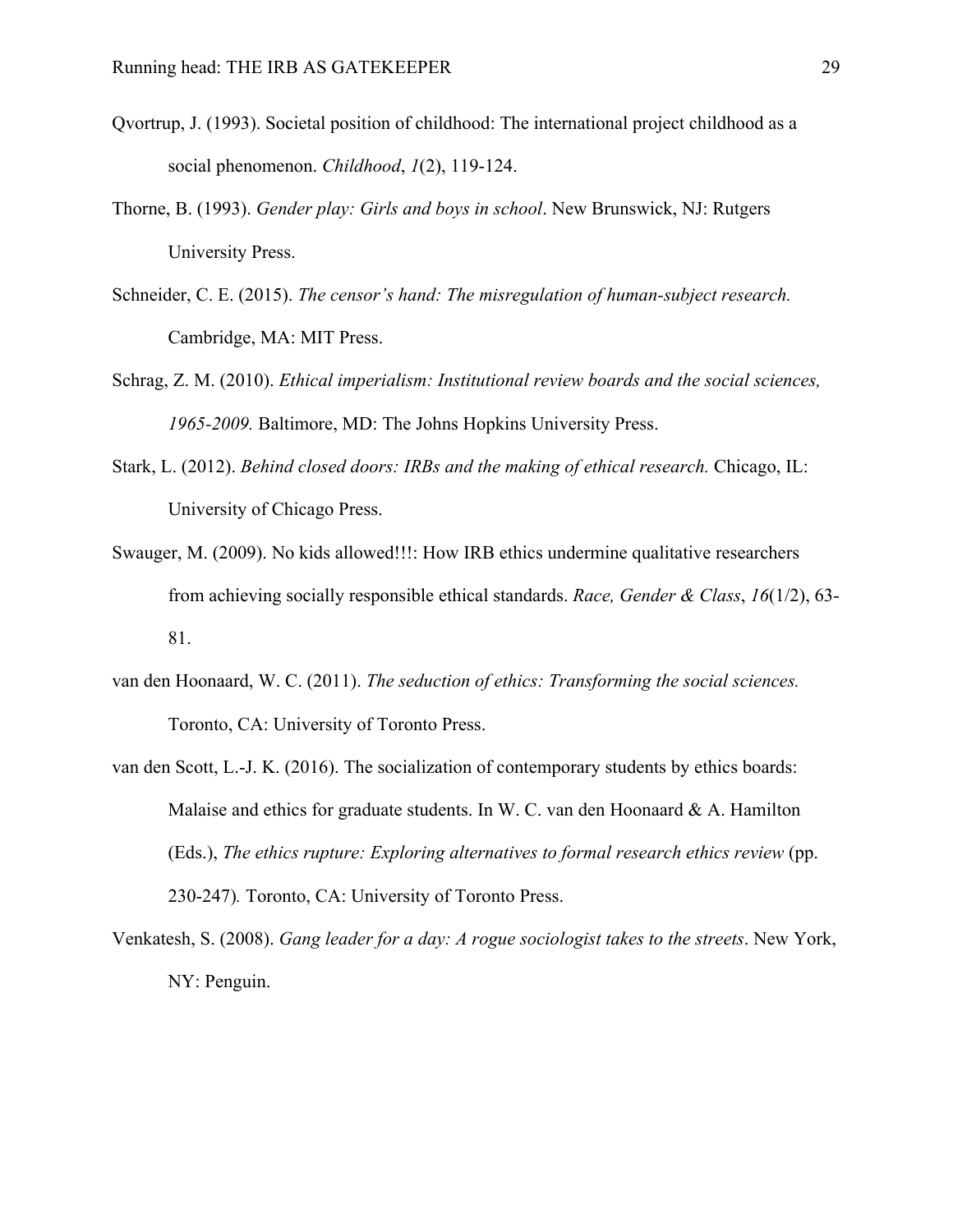- Wagener, D. K., Sporer, A. K., Simmerling, M., Flome, J. L., An, C., & Curry, S. J. (2004). Human participants challenges in youth-focused research: Perspectives and practices of IRB administrators. *Ethics & Behavior*, *14*(4), 335-349.
- Yoneyama, S., & Naito, A. (2003). Problems with the paradigm: The school as a factor in understanding bullying (with special reference to Japan). *British Journal of Sociology of Education, 24*(3), 315-330.

Zimbardo, P. G. (1971). The power and pathology of imprisonment. In *Congressional record (Serial No. 15, 1971-10-25).* Washington, DC: US Government Printing Office.

Zywicki, T. J. (2007). Institutional review boards as academic bureaucracies: An economic and

experiential analysis. *Northwestern University Law Review, 101*(2), 861-897.

Notes

<sup>2</sup> From 1932-1972, the U.S. Public Health Service and the Tuskegee Institute conducted a study with 600 black men to understand the progression and treatment of syphilis. The men did not give informed consent, receive proper treatment for the illness, or receive an opportunity to quit the study. The project was only projected to last 6 months, but went on for 40 years.

<sup>&</sup>lt;sup>1</sup> See Childress, Meslin,  $\&$  Shapiro (2005) for more information on the Belmont Report.

<sup>&</sup>lt;sup>3</sup> Stanley Milgram (1974) stirred controversy when he used deception to test the limits of obedience to authority figures in a series of studies designed to convince participants that they were administering electric shocks to another person. Laud Humphreys' (1975) field studies on men having anonymous, gay sex in public bathrooms raised issues of voluntary, informed consent, as the men he studied were not aware they were being studied and were identified using license plate numbers and interviewed several months later at their homes. Finally, in the Stanford Prison Experiment, Phillip Zimbardo (1971) studied how readily people would conform to the roles of guard and prisoner in a role-playing exercise that simulated prison life. In the exercise, participants were not fully informed they would be arrested at home and several experienced severe distress over the roles that they and their fellow participants adopted.

<sup>&</sup>lt;sup>4</sup> Sudhir Venkatesh was a graduate student who studied the inner workings of a gang. In his account of these experiences, titled *Gang Leader for a Day* (Venkatesh, 2008), he claims to have been unaware of qualitative research practices when entering the field and reports providing confidential information about his research participants to gang members that could be used against them.<br><sup>5</sup> We have chosen not to name this institution here because our goal is to bring attention to the

gatekeeping role that IRBs at a wide range of institutions play for researchers seeking to conduct